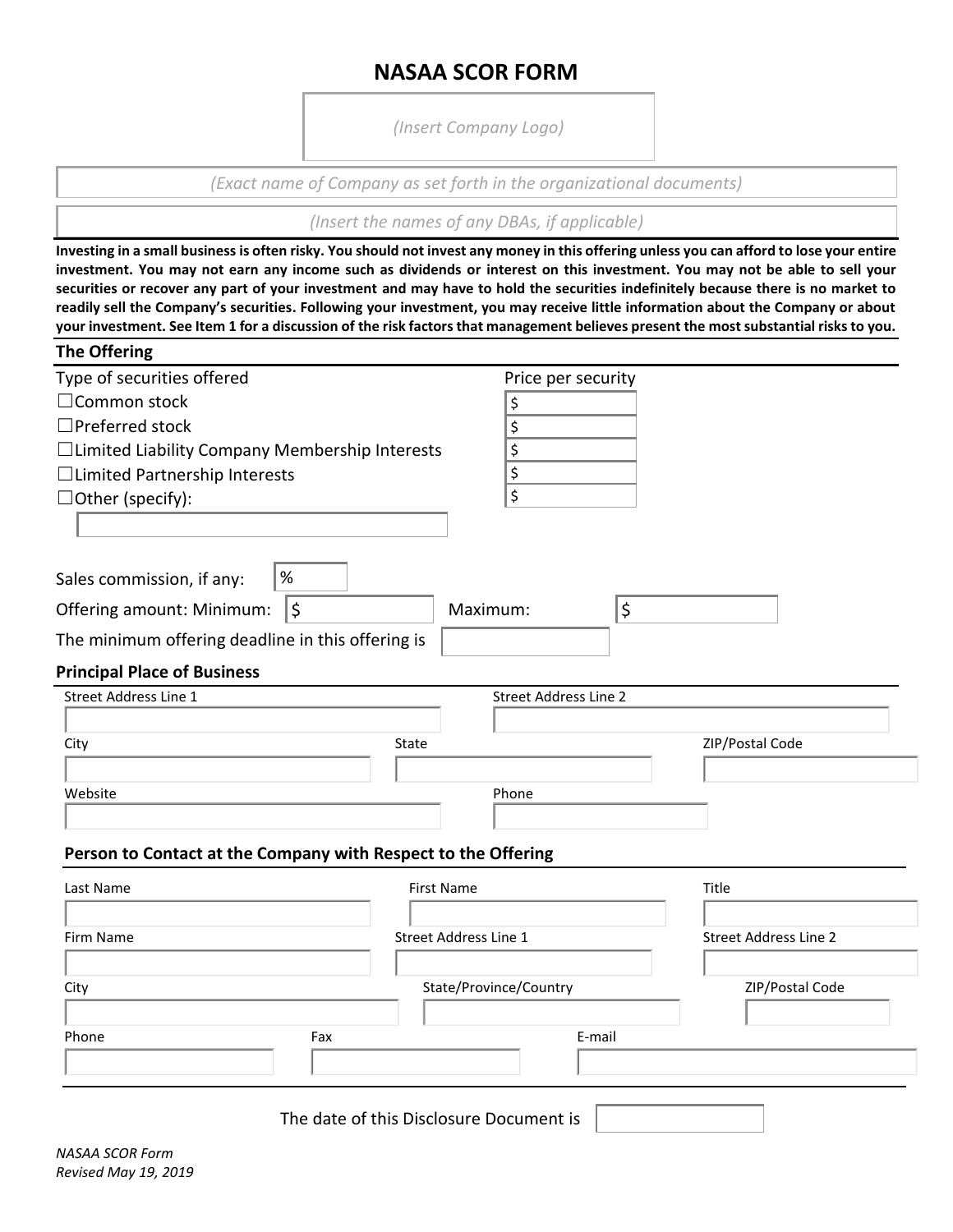## **CONTENTS**

## **Risk Factors**

## **Overview of the Company**

The Business

## **Information About the Securities Offered**

Impound of Offering Proceeds Use of Proceeds Description of Securities offered How Securities will be Offered and Sold Outstanding Securities and Principal Shareholders

# **Information About the Company's Management**

## **Other Relevant Information**

Litigation Legal Proceedings Financial Statements

## **Company's Certifications and Signature**

**You should carefully review and rely only on the information in this Disclosure Document when making a decision about investing. If anyone gives you more or different information, you should ignore it.** 

**No government regulator is recommending these securities. No government regulator has verified that this document is accurate or determined that it is adequate. It is illegal for anyone to tell you differently.**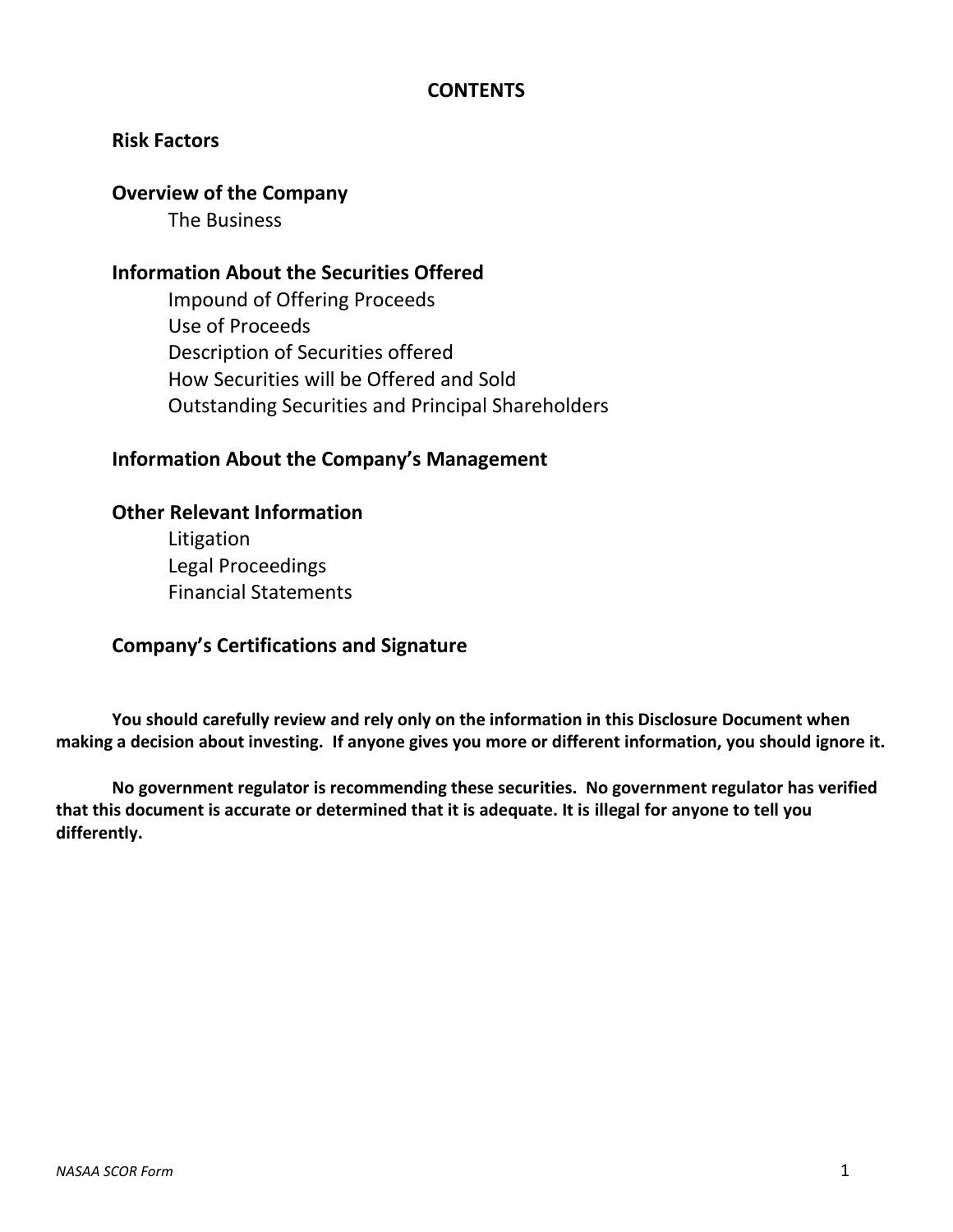## **RISK FACTORS**

**Securities laws require that a company warn prospective purchasers of all material risks that apply to the company and its offering. A company that fails to disclose all material risks may face liability under state and federal law.** 

1. The following is a summary of the material risks that apply to the Company and this offering. The Company has checked off risks that it has identified as applicable to this offering, and has included additional risk factors that are unique to the Company. You should carefully consider these risks prior to investing in this offering. Failure to disclose all material risks may cause the Company, its officers, directors, managers, and/or promoters to be liable for securities fraud.

## Operating History

- $\Box$  The Company has limited or no operating history. As a new enterprise, the Company is likely to be subject to risks that management has not anticipated.
- $\Box$  Because the Company has only been operating for a short period of time, it has produced little or no profit. There is no assurance that it will ever produce a profit.
- ☐ You may lose your entire investment. You should not invest in this offering unless you can afford to lose your entire investment.

## Limited Resources/Losses

- $\square$  The Company has limited resources and will not be able to continue operating without the proceeds from this offering. It is possible that the proceeds from this offering and other resources may not be enough for the Company to continue operating.
- $\Box$  The Company expects to experience losses from its operations and cannot predict when or if it will become profitable. If the Company becomes profitable, it may not be sustainable.
- ☐ The Company has incurred losses since inception and may incur future losses. The Company has not yet generated a profit from operations. As of the date of the Company's most recent financial statements, it had an accumulated deficit of \$

## Experience of Management

- $\Box$  None of the Company's executive officers, directors, and/or managers has managed a company in this industry. The Company's ability to operate successfully may depend on its ability to attract and retain qualified personnel, who may be in great demand.
- ☐ None of the Company's executive officers, directors, and/or managers has experience in managing an enterprise that is in a development stage.
- ☐ Prior to organizing the Company, one or more of its executive officers, directors, and/or managers operated a business in which shareholders lost part or all of their investment. The Company's ability to operate successfully may depend on its executive officers, directors, and/or managers to succeed where they have failed before.
- ☐ The Company's executive officers, directors, and/or managers will continue to have substantial ownership and control over the Company after the offering.
- $\Box$  The Company's success depends substantially on the experience and knowedge of its executive officers, directors, and/or managers. The Company may be harmed if it loses their services and it is not able to attract and retain qualified replacements.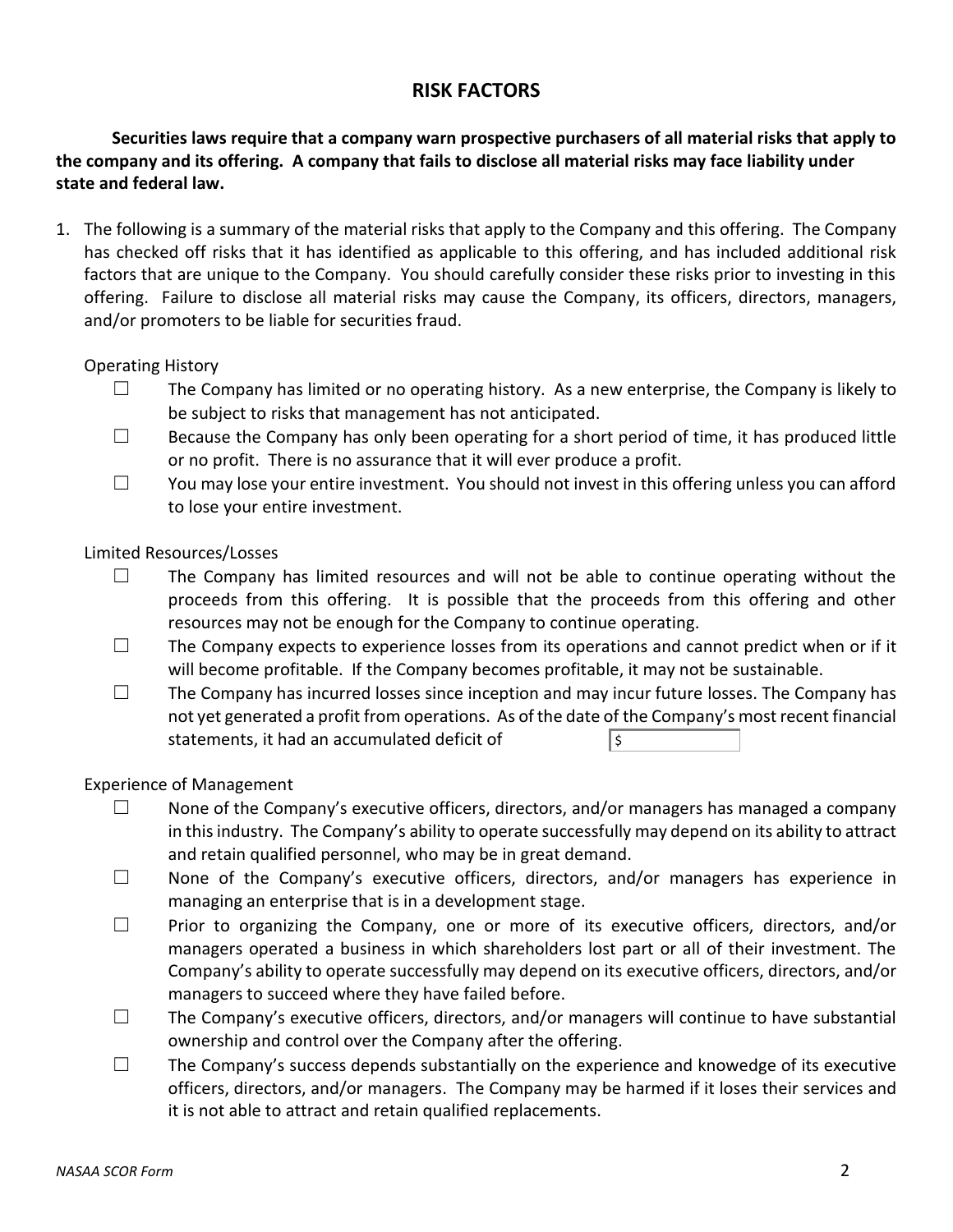$\Box$  The Company does not maintain key person life or disability insurance on executive officers, directors, and/or managersthat are important to the Company's success. The loss of any of these individuals could have a substantial negative impact on the Company and your investment.

#### Competition

- ☐ The Company operates in a highly technical industry which is characterized by frequent introductions of new products and services into the market. The Company's success will depend in part on its ability to improve on such products or services, develop new products or services and provide necessary support.
- $\Box$  A large number of enterprises provide products or services similar to the Company's. The Company will be competing with established businesses that have an operating history, and greater financial resources, management experience and market share than the Company. There can be no assurance that the Company will be able to compete or capture adequate market share. The Company may not be profitable if it cannot compete successfully with other businesses.

#### Regulatory Risk

 $\Box$  The Company must comply with local, state and federal rules and regulations. If the Company fails to comply with a rule or regulation it may be subject to fines or other penalties, or its permit or license may be lapsed, revoked, or suspended. The Company may have to stop operating and you could lose your entire investment.

#### "Best-efforts" Offering

 $\square$  The Company is offering these securities on a "best-efforts" basis. The Company has not contracted with an underwriter, placement agent, or other person to purchase or sell all or a portion of its securities and there is no assurance that it can sell all or any of the securities.

#### Dilution

- $\Box$  The price of a share in this offering is significantly higher than the book value of the securities. If you invest in this offering, you will incur immediate and substantial dilution of the book value of your investment.
- $\Box$  To the extent that outstanding options or warrants to purchase securities are exercised, you will incur further dilution of the book value of your investment.
- $\Box$  There are no limits in place to restrict the Company's ability to issue securities in the future. If the Company issues additional securities, you may experience further dilution of the value of your investment.

#### Lack of Investor Control

 $\Box$  The Company's executive officers, directors, managers, and/or key persons will continue to have substantial control over the Company after the offering. As such, you may have little or no ability to influence the affairs of the Company.

#### No Existing Market

 $\Box$  Because there is no market for the Company's securities, you may not be able to sell your securities or recover any part of your investment. If you may need to sell your investment and obtain cash, you should not invest.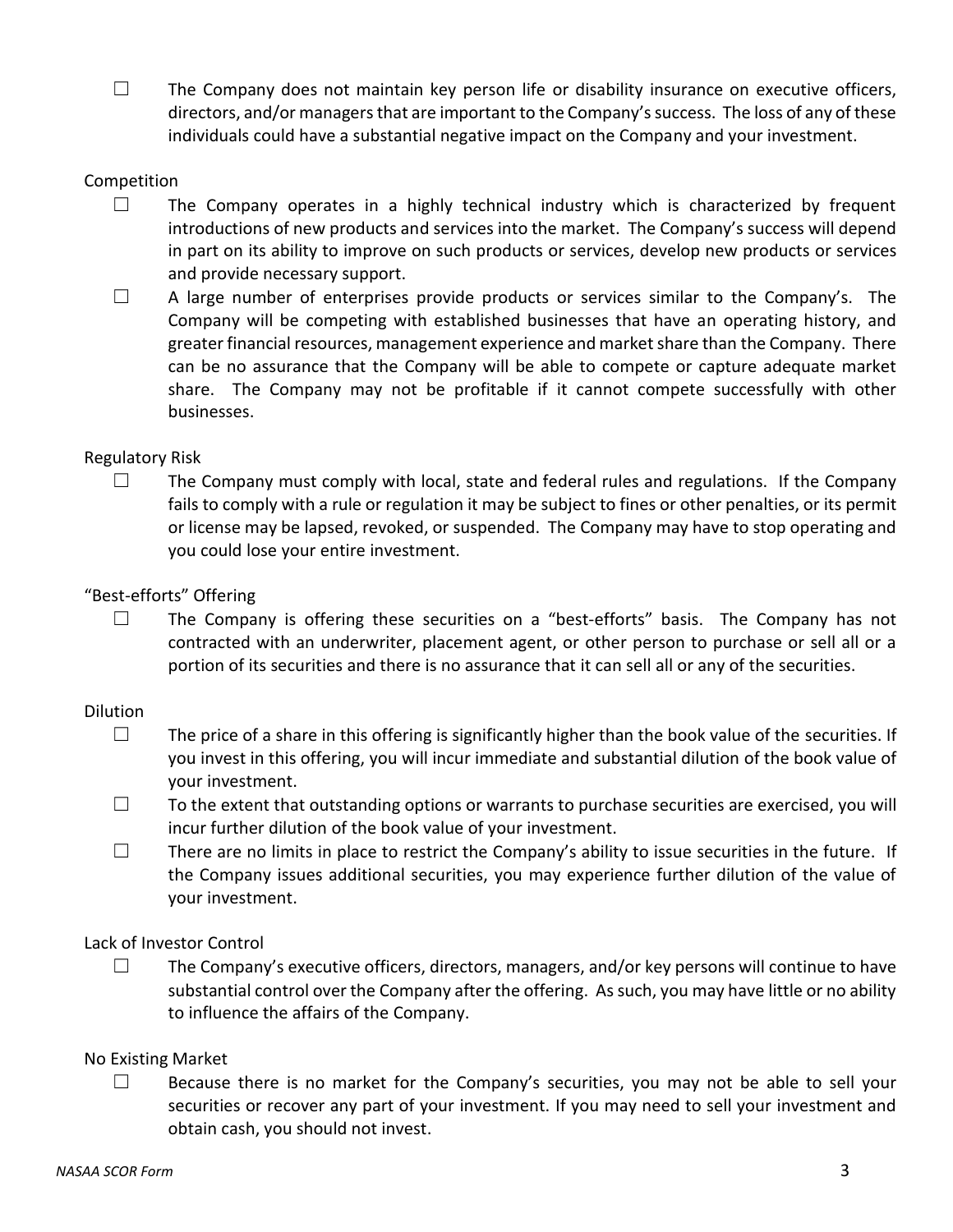## Offering Price

 $\Box$  The offering price of the Company's securities has been arbitrarily set and as such should not be considered an indication of the actual value of the Company.

#### Risks Related to the Business of the Company

*Describe any risks that are specific to the business of the Company. Avoid generalized statements and ameliorative language, and include only those factors that are unique to the Company.* 

#### Litigation-related Risk

*Describe any risks that relate to litigation, if any. Avoid generalized statements and ameliorative language, and include only those factors that are unique to the Company.*

#### Other Risks

*Describe any other risks that apply to the Company and/or the offering that have not yet been addressed above. Avoid generalized statements and ameliorative language, and include only those risk factors that are unique to the Company.*

# **OVERVIEW OF THE COMPANY**

## **The Business**

#### 2. Business of the Company:

*Briefly describe the Company's business, focusing on the products or services the Company sells or plans to sell. Include a description of the industry of the Company. Also include a description of the history and future objectives of the Company. Finally, describe how the Company plans to compete in the industry, naming and describing the principal competitors, and describing the Company's strategy (whether it competes on price, service, or another basis).*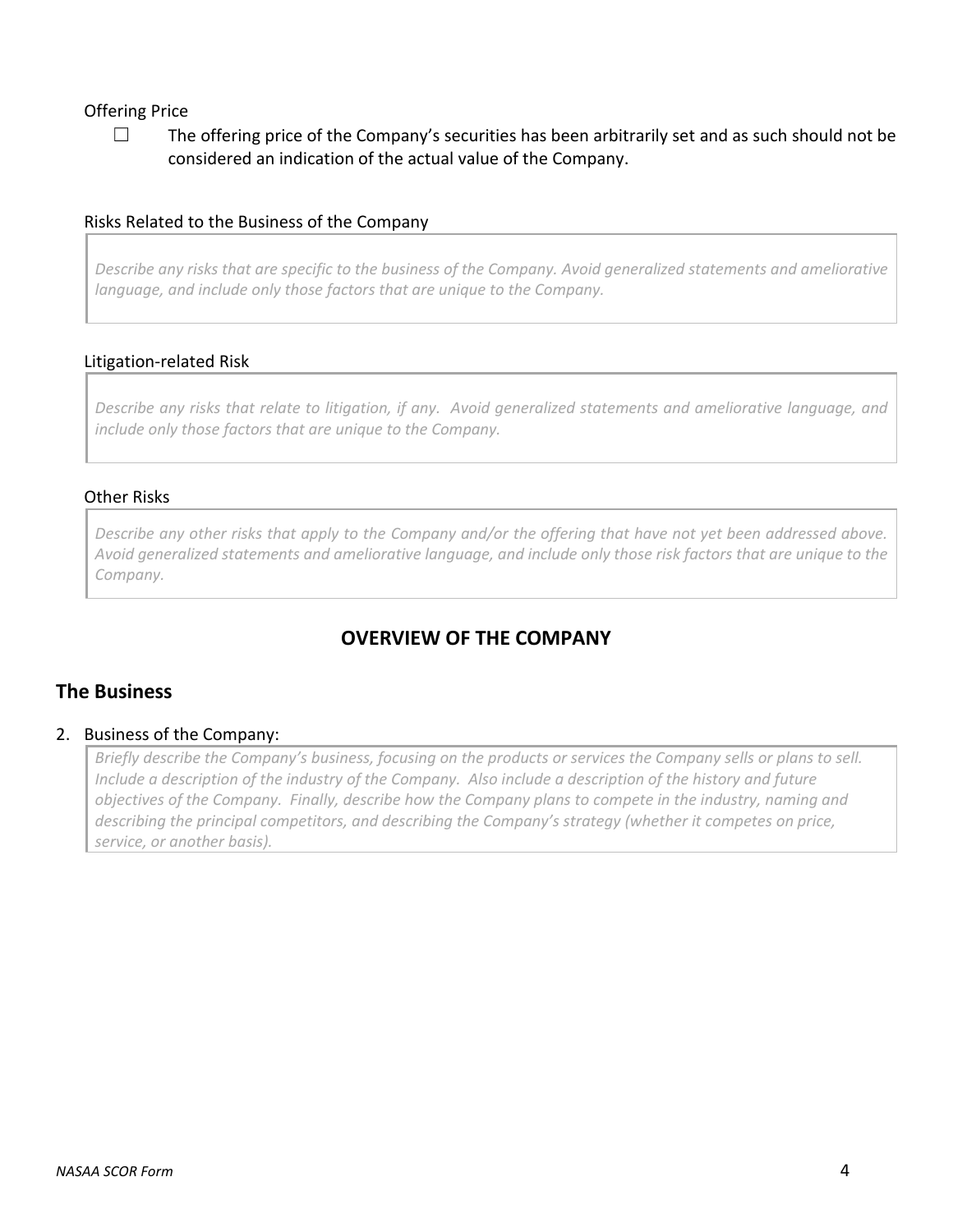#### 3. How the Company plans to carry out its activities:

*Describe in detail the anticipated business plan of the Company. Summarize the major steps the Company will take to meet its business objectives, and the methods for achieving these steps. Also, describe the Company's*  research and development activities, if any, including the amounts spent on research and development in the last *12 months.* 

#### 4. Operations: The Company (select all that apply):

- $\Box$  has never conducted operations.
- $\Box$  is in the development stage.
- $\Box$  is currently operating.
- $\Box$  has shown a profit in the last fiscal year.

## 5. Summary Financial Information (most recent fiscal year-end):

| <b>Total Assets:</b>        |   |
|-----------------------------|---|
| Cash & Cash Equivalents:    | ς |
| <b>Accounts Receivable:</b> |   |
| Short-term Debt:            |   |
| Long-term Debt:             |   |
| Revenues/Sales              |   |
| Cost of Goods Sold:         |   |
| Taxes Paid:                 |   |
| Net Income:                 |   |
|                             |   |

#### 6. Organizational Information

| Date of incorporation/formation:  |  |
|-----------------------------------|--|
| Fiscal Year End (Month and Day):  |  |
| State of incorporation/formation: |  |

## List any FKAs ("Formerly Known As"):

*List the name of any FKAs.*

#### Company Organization: The Company (select all that apply):

- □ has had or anticipates having a stock split, dividend, recapitalization, merger/acquisition, spinoff, or reorganization.
- $\Box$  has a parent, subsidiary, or affiliate.

*If you checked any box, please provide additional information.*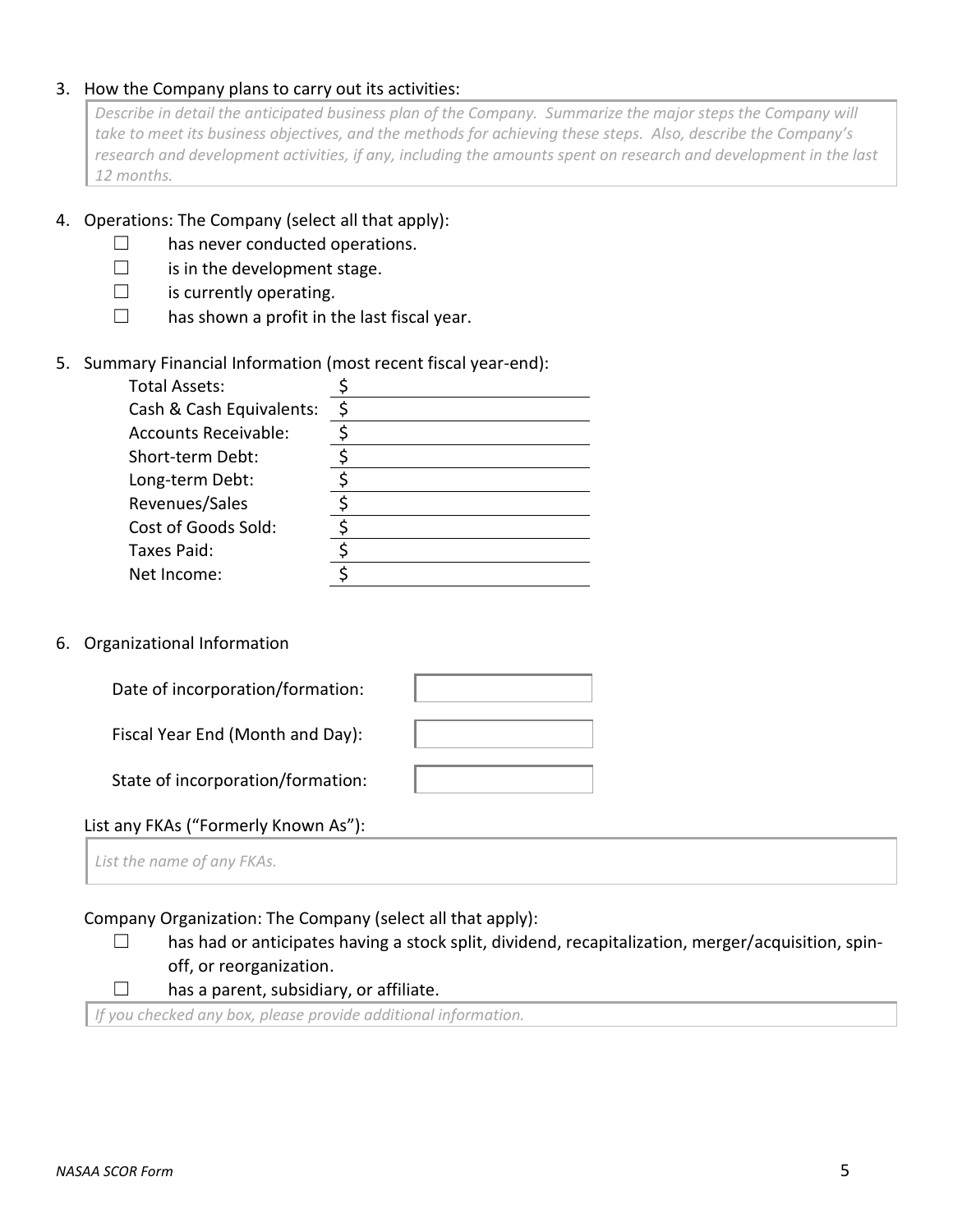- 7. Suppliers: The Company (select all that apply):
	- $\Box$  has material supply contracts.
	- $\Box$  is currently, or expects to be, dependent upon a limited number of suppliers.

 $\Box$  has no suppliers.

*Describe the Company's major suppliers and material supply contracts.*

8. Customer sales and orders (products and services): The Company (select all that apply):

- $\Box$  has or anticipates having material sales contracts.
- $\Box$  had sales of products or services in the last 12 months.
- $\Box$  had, has, or anticipates having sales that are seasonal or cyclical.
- $\Box$  had, has, or anticipates having foreign sales.
- $\Box$  has a single customer or a limited number of customers that account(s) for a major portion of the Company' sales.
- $\Box$  has not yet had sales.

*Describe the nature of the Company's sales and the material terms of major existing sales contracts.*

9. Employees: Number of current employees:

Choose an item.

- 10. Property/Assets: The Company (select all that apply):
	- $\Box$  owns or leases buildings/real estate.
	- ☐ owns or leases equipment or other assets.
	- ☐ owns or leases intangible property, such as patents, licenses, copyrights, trademarks, etc.
	- $\Box$  has no property.

*Describe the Company's buildings, real estate, equipment, and intangible property, or lack thereof.*

- 11. Governmental Regulation (select all that apply):
	- $\Box$  The Company and/or its products are subject to material regulation by a government agency.
	- $\Box$  The Company is required to have a license or permit (other than organizational licenses) to conduct business.
	- $\Box$  The Company has obtained any required licenses or permits to conduct business.

*Regulations can be imposed on a company by federal, state, or local government agencies. In completing your response to this Item, you should first identify the type of regulation and then, if it is material, disclose the impact of the regulation. Include additional risk factors in Item 1 as appropriate to highlight the risks that regulation and/or licensing or permitting requirements may negatively impact the success of the Company.*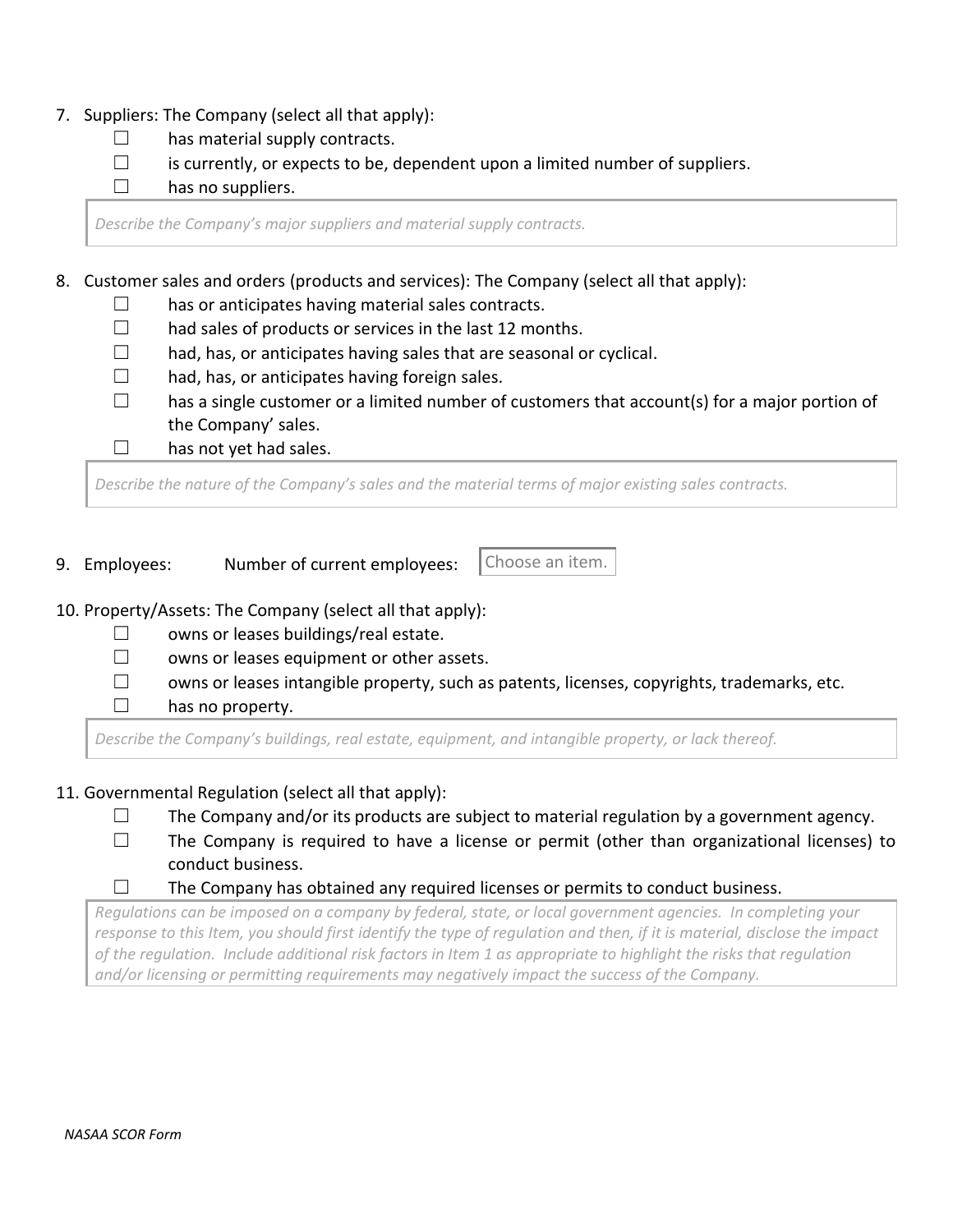## **INFORMATION ABOUT THE SECURITIES OFFERED**

## **Impound of Offering Proceeds**

| 12. The Company must raise and place in an impound account<br>amount") before it can receive and use the offering proceeds. The Company cannot access any of the<br>offering proceeds until this minimum offering amount has been raised. | ("minimum offering |
|-------------------------------------------------------------------------------------------------------------------------------------------------------------------------------------------------------------------------------------------|--------------------|
| If the Company does not raise the minimum offering amount by<br>returned to investors.<br>The impound account will be located at:                                                                                                         | all funds will be  |
| Provide name and address of the financial institution maintaining the impound account in which offering proceeds<br>will be deposited.                                                                                                    |                    |

*If yes, describe the circumstances under which the Company might extend the impound period.*

If the offering proceeds are returned to investors at the end of the impound period, will investors receive any interest earned on impounded funds during the impound period?  $□$  Yes  $□$  No

## **Use of Proceeds**

13. The Company plans to use the proceeds of this offering in order to do the following:

*Describe for what purpose the Company is raising funds.*

14. The net proceeds of the offering for the minimum and maximum offering amounts will be used as follows:

|                                         | <b>Minimum Offering</b> | <b>Maximum Offering</b> |
|-----------------------------------------|-------------------------|-------------------------|
| <b>Gross Proceeds from the Offering</b> |                         |                         |
| Less: Offering Expenses                 |                         |                         |
| • Commissions and Finders Fees          |                         |                         |
| Legal fees                              |                         |                         |
| • Accounting fees                       |                         |                         |
| <b>Copying and Advertising</b>          |                         |                         |
| Other (Specify):                        |                         |                         |
|                                         |                         |                         |
| Net Proceeds from the Offering          |                         |                         |

15. A detailed breakdown of how the Company intends to use the net offering proceeds is listed below in the order of priority, beginning with the highest priority.

| Description of Use | Minimum<br>utering | Maximum<br><b>)ttering</b> |
|--------------------|--------------------|----------------------------|
|                    |                    |                            |

*NASAA SCOR Form* 7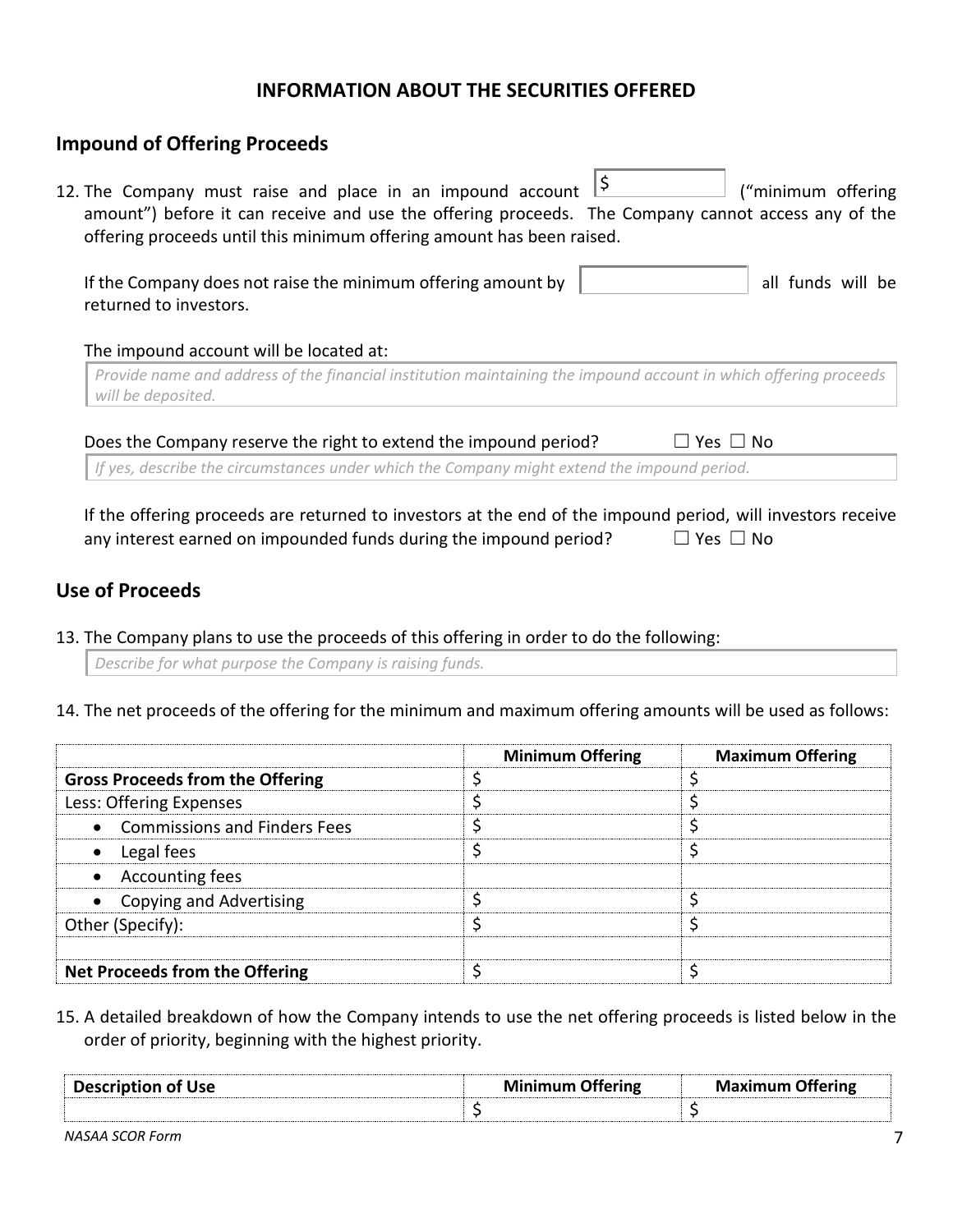| Examples of uses of proceeds include: |  |
|---------------------------------------|--|
| Purchasing equipment or other assets  |  |
| Discharging company debt              |  |
| Developing new products or services   |  |
| Hiring employees or consultants       |  |
| Advertising or marketing              |  |
|                                       |  |
|                                       |  |
| Total                                 |  |

## 16. Other sources of financing are described below:

*Describe material sources of other funds that will be employed in conjunction with the offering funds. The Company may combine investor funds with other funding sources. Some of the typical outside sources of financing include bank loans and lines of credit, asset sales, lease financing, and consignment inventories.*

## 17. Has the price of the securities in this offering been arbitrarily determined?  $\Box$  Yes $\Box$  No

*If no, explain the basis on which the price of the securities was determined. Typical factors include: the established public trading market that dictates the price, the net tangible book value per share or the earnings per share, or the stock prices of other similar companies.*

18. The table below compares the existing shareholders' percentage ownership in the Company and the consideration paid for that ownership with that of purchasers in this offering.

|                 |                  | <b>Shares Purchased</b> |         | <b>Total Consideration</b> |         | <b>Average Price</b> |
|-----------------|------------------|-------------------------|---------|----------------------------|---------|----------------------|
|                 |                  | Number                  | Percent | Amount                     | Percent | per Share            |
| <b>Existing</b> | Min. offering    |                         |         |                            |         |                      |
| holders         | Max.<br>offering |                         |         |                            |         |                      |
| <b>New</b>      | Min. offering    |                         |         |                            |         |                      |
| purchasers      | Max.             |                         |         |                            |         |                      |
|                 | offering         |                         |         |                            |         |                      |

## **Description of Securities Offered**

Your percentage of ownership in the Company may be reduced significantly due to a number of factors beyond your control, such as the rights and characteristics of other securities already issued by the Company, future offerings or other issuances of securities by the Company, and potential changes to the capital structure or control of the Company.

19. The securities being offered are:

- ☐ Common Stock
- ☐ Preferred Stock
- ☐ Limited Liability Company Membership Interests
- ☐ Limited Partnership Interests
- ☐ Debt Securities

#### *NASAA SCOR Form* 8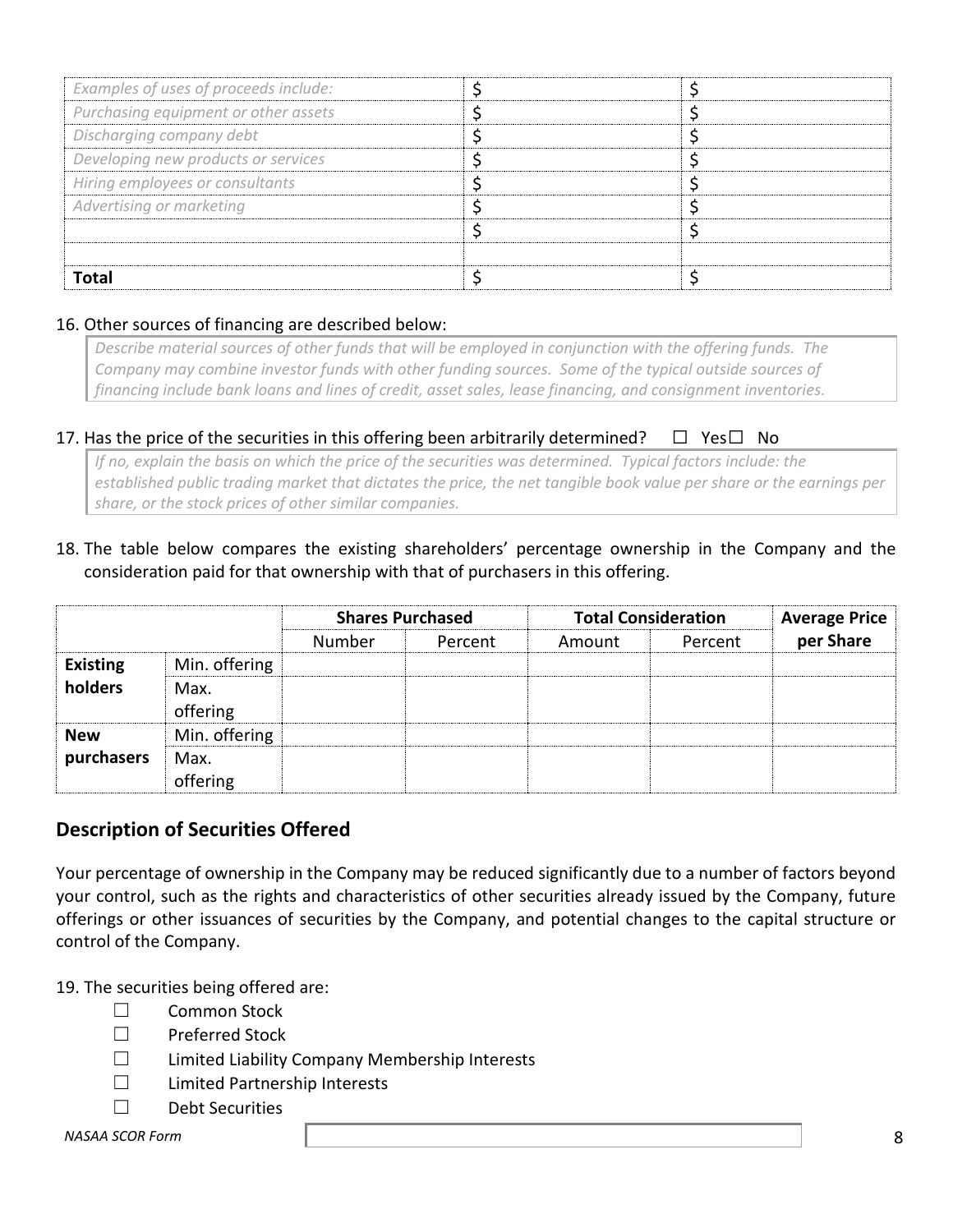# ☐ Other (specify):

#### 20. These securities have:

- ☐ Voting rights
- □ Preemptive rights or tag-along rights to purchase any new issue of securities
- ☐ Rights as to dividends or interest
- $\Box$  Restrictions on dividends or other distributions
- ☐ Preference upon liquidation or dissolution
- $\Box$  Anti-dilution rights
- ☐ Conversion rights
- ☐ Redemption rights
- $\Box$  Other special rights or preferences (specify):

*If you checked any box, please provide additional information.*

## 21. Is the offering subject to any purchaser restrictions?  $\Box$  Yes  $\Box$  No

*If yes, describe the purchaser restrictions. Because purchasers of the securities will have an equity interest in your Company, you may want to place additional restrictions on who can invest for legal and administrative reasons. For example, a Company may choose to limit an offering to its employees, independent contractors, or franchisees, or to investors who meet certain financial requirements.*

## 22. Are the securities subject to any resale restrictions by the Company?  $\Box$  Yes  $\Box$  No

*If yes, describe the transfer restrictions. The Company is responsible for maintaining a register of all current shareholders and may want to restrict transfers for tax, administrative, or other purposes.* 

## 23. Will the Company issue physical securities certificates in this offering?  $\Box$

## Record of Security Holders:

*Please describe the manner in which records of security ownership will be maintained by the Company.*

# **How the Securities will be Offered and Sold**

24. Name and contact information of the Company's Chief Compliance Officer:

| <b>Name</b>      |  |
|------------------|--|
| <b>Address</b>   |  |
| <b>Telephone</b> |  |
| E-mail           |  |

25. List of persons or companies who will offer and sell the securities on behalf of the Company:

Click to Add Table

| Nο<br>Yes |
|-----------|
|-----------|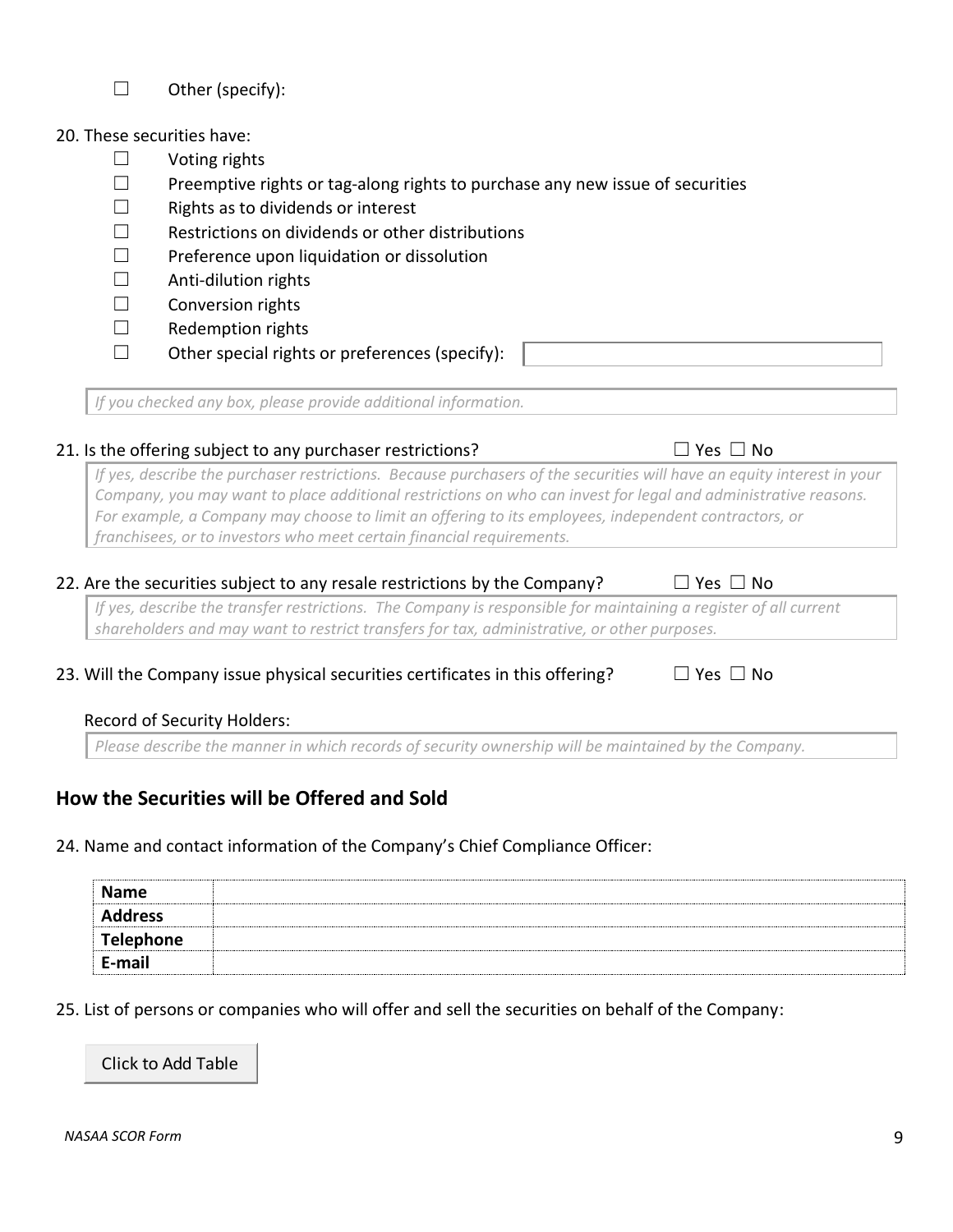| <b>Name</b>                              |  |
|------------------------------------------|--|
| <b>Relationship to Company (if any)</b>  |  |
|                                          |  |
| CRD#                                     |  |
| <b>Address</b>                           |  |
| <b>Telephone</b>                         |  |
| E-mail                                   |  |
| Internet Portal / website for offering   |  |
| <b>Compensation received for selling</b> |  |
| securities                               |  |

## **Outstanding Securities and Principal Shareholders**

26. Below is a description of each class of the Company's securities, including the total number of outstanding securities and the total number of securities the Company is authorized to issue.

| <b>Class of Securities</b> | <b>Total Securities Outstanding</b> | <b>Total Securities the Company is</b><br><b>Authorized to Issue</b> |
|----------------------------|-------------------------------------|----------------------------------------------------------------------|
|                            |                                     |                                                                      |
|                            |                                     |                                                                      |
|                            |                                     |                                                                      |

## Description of securities:

*Describe the attributes of each class of outstanding securities, such as voting rights, preemptive rights or tag-along rights, dividends, interest, restrictions on dividends, preference upon liquidation, anti-dulution rights, conversion rights, or redemption rights.*

27. Are there any resale restrictions on the Company's outstanding securities?  $\Box$  Yes  $\Box$  No

*If yes, describe the restrictions and when they will terminate.*

28. Below is a list of the total number of securities reserved or subject to issuance under outstanding securities purchase agreements, stock options, warrants, or rights.

| <b>Class of Securities</b> | Number of Securities that may be issued under Outstanding<br>Securities Purchase Agreements, Options, Warrants, or Rights |
|----------------------------|---------------------------------------------------------------------------------------------------------------------------|
|                            |                                                                                                                           |
|                            |                                                                                                                           |
|                            |                                                                                                                           |

*Describe any outstanding securities purchase agreements, stock options, warrants, or rights. Specify who holds the rights, and state the expiration dates and exercise prices.*

## 29. Does the Company plan to issue or offer securities under purchase agreements, stock options, warrants, or rights in the future?  $□$  Yes  $□$  No

*If yes, please provide additional information.*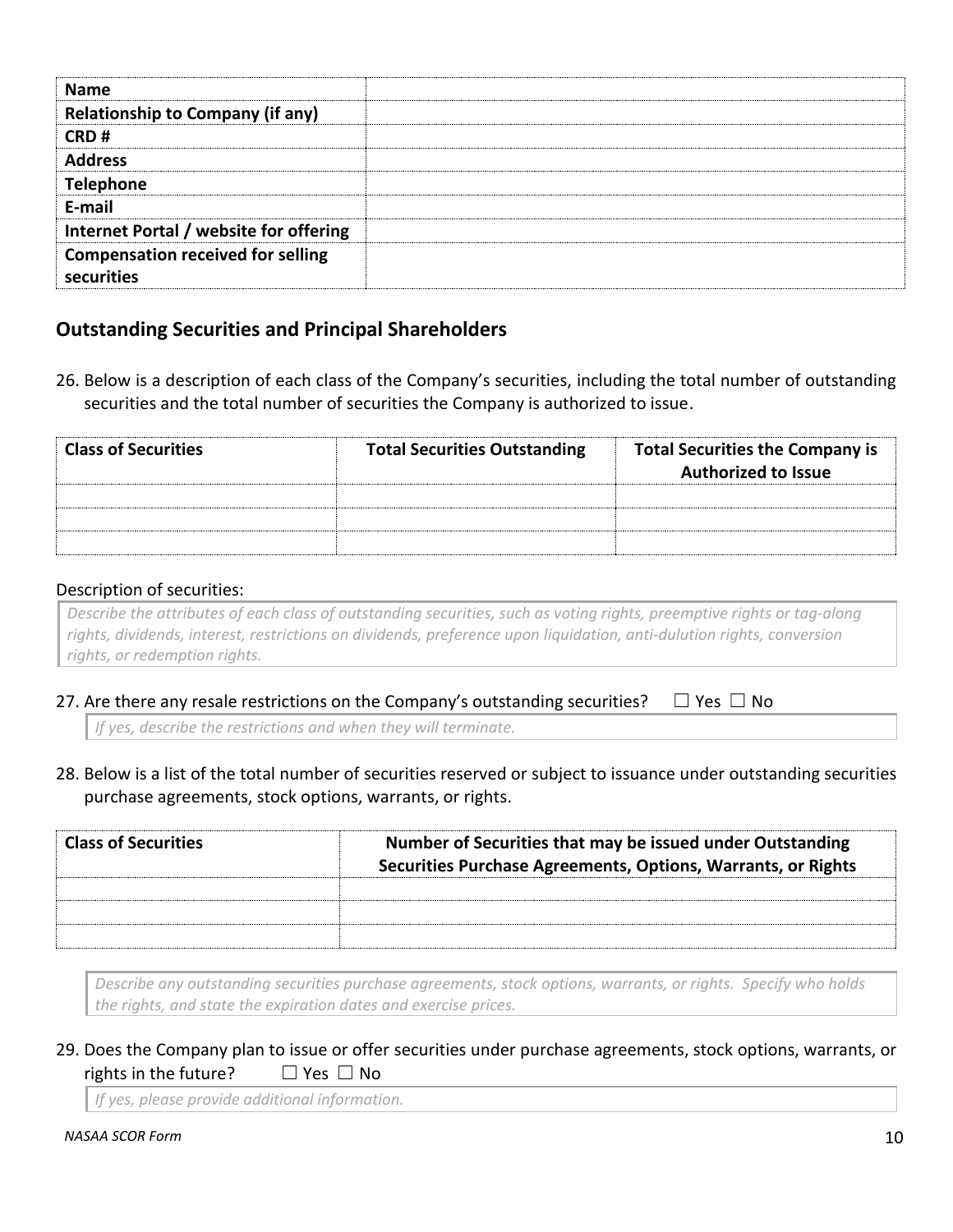#### 30. Has the Company sold or issued securities during the last 12 months?  $□$  Yes  $□$  No

*If yes, describe the type of securities and the dollar amount sold. Indicate under which exemption or form of registration the securities were offered.*

31. Names of the principal shareholders, including each Executive Officer, Manager, Director, and person who beneficially owns at least a 20% interest of any class of securities in the Company:

| Name of Shareholder | Manager,<br>Executive<br>Officer, or<br>Director?<br>(specify) | Class of<br><b>Securities</b> | Number<br>Securities<br><b>Currently Held</b> | Average<br><b>Purchase Price</b><br>of Securities | % of Total<br>Outstanding<br>Securities |
|---------------------|----------------------------------------------------------------|-------------------------------|-----------------------------------------------|---------------------------------------------------|-----------------------------------------|
|                     |                                                                |                               |                                               |                                                   |                                         |
|                     |                                                                |                               |                                               |                                                   |                                         |
|                     |                                                                |                               |                                               |                                                   |                                         |
|                     |                                                                |                               |                                               |                                                   |                                         |

## **INFORMATION ABOUT THE COMPANY'S MANAGEMENT**

32. Information about each Executive Officer, Director, and key person (and any persons occupying a similar status or performing a similar function) of the Company is provided below.

Click to Add Table

| <b>Name</b>              |                                                                                              |
|--------------------------|----------------------------------------------------------------------------------------------|
| Age                      |                                                                                              |
| <b>Title</b>             |                                                                                              |
| Executive                |                                                                                              |
| Officer/Director/Key     |                                                                                              |
| <b>Person</b> (specify)  |                                                                                              |
| Time Spent on Company    |                                                                                              |
| <b>Business</b>          |                                                                                              |
| (if less than full time) |                                                                                              |
| <b>Prior Experience</b>  | Include employers, titles, responsibilities, and relevant dates for the last 5 years. If the |
|                          | individual has relevant experience from more than 5 years ago, include that as well.         |
| <b>Education</b>         | Include degrees, schools, and dates of attendance.                                           |

33. Compensation paid by the Company to executive officers, directors, managers, and key persons during the last fiscal year:

| <b>Compensation Paid by Company During Last Fiscal Year</b> |
|-------------------------------------------------------------|
|                                                             |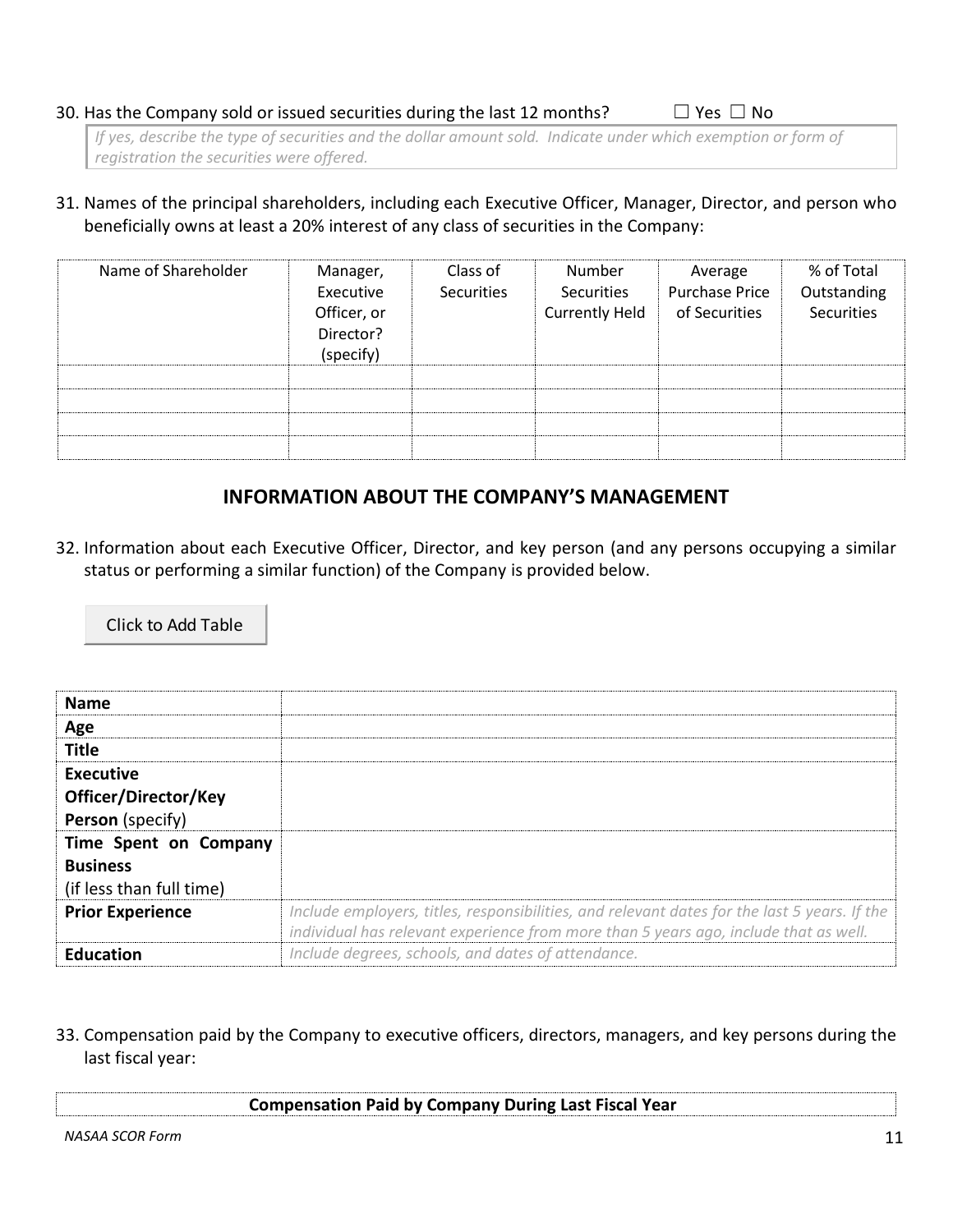| To Whom Paid | Cash | <b>Other Compensation</b> |
|--------------|------|---------------------------|
|              |      |                           |
|              |      |                           |
|              |      |                           |

## Description of any amount of other compensation included in the table above:

*Describe the compensation and how it is valued. This description should include any non-cash compensation, including the value of any options granted or securities given (and the terms under which they were granted), any annuity, pension or retirement benefits, bonus or profit-sharing plans, and any personal benefits (including transportation, access to athletic facilities, etc.).*

## 34. The Company (select all that apply):

## $\Box$  expects compensation to change in the next year.

## $\Box$  owes compensation for prior years.

*If you checked any box, please provide additional information.*

## 35. The Company (select all that apply):

- ☐ has made loans to an Executive Officer, Manager, Director, or principal shareholder within the last two years.
- ☐ has one or more outstanding loans with an Executive Officer, Manager, Director, or principal shareholder.
- □ plans to make one or more loans to an Executive Officer, Manager, Director, or principal shareholder in the future.
- □ has done business with an Executive Officer, Manager, Director, or principal shareholder within the last two years.
- $\Box$  plans to do business with an Executive Officer, Manager, Director, or principal shareholder in the future.
- ☐ will use proceeds of the offering to acquire assets from an Executive Officer, Manager, Director, or principal shareholder in the future.
- ☐ will use proceeds of the offering to reimburse any Executive Officer, Manager, Director, or principal shareholder for assets previously acquired, services previously rendered, monies previously loaned or advanced, or for any other reason.
- $\square$  has entered into employment or non-compete agreements with any Executive Officer, Manager, Director, or key person.
- $\Box$  plans to enter into employment or non-compete agreements with any Executive Officer, Manager, Director, or key person.

*If you checked any box, please provide additional information, including the material terms of any such transactions. Include additional risk factors in Item 1 as appropriate to highlight the risks of engaging in transactions with affiliated parties on the potential profitability of the Company.*

## 36. An Executive Officer, Manager, Director, or key person of the Company (select all that apply):

 $\square$  has filed a petition for bankruptcy, receivership, or a similar insolvency proceeding, or had such a petition filed against him or her, within the past five years.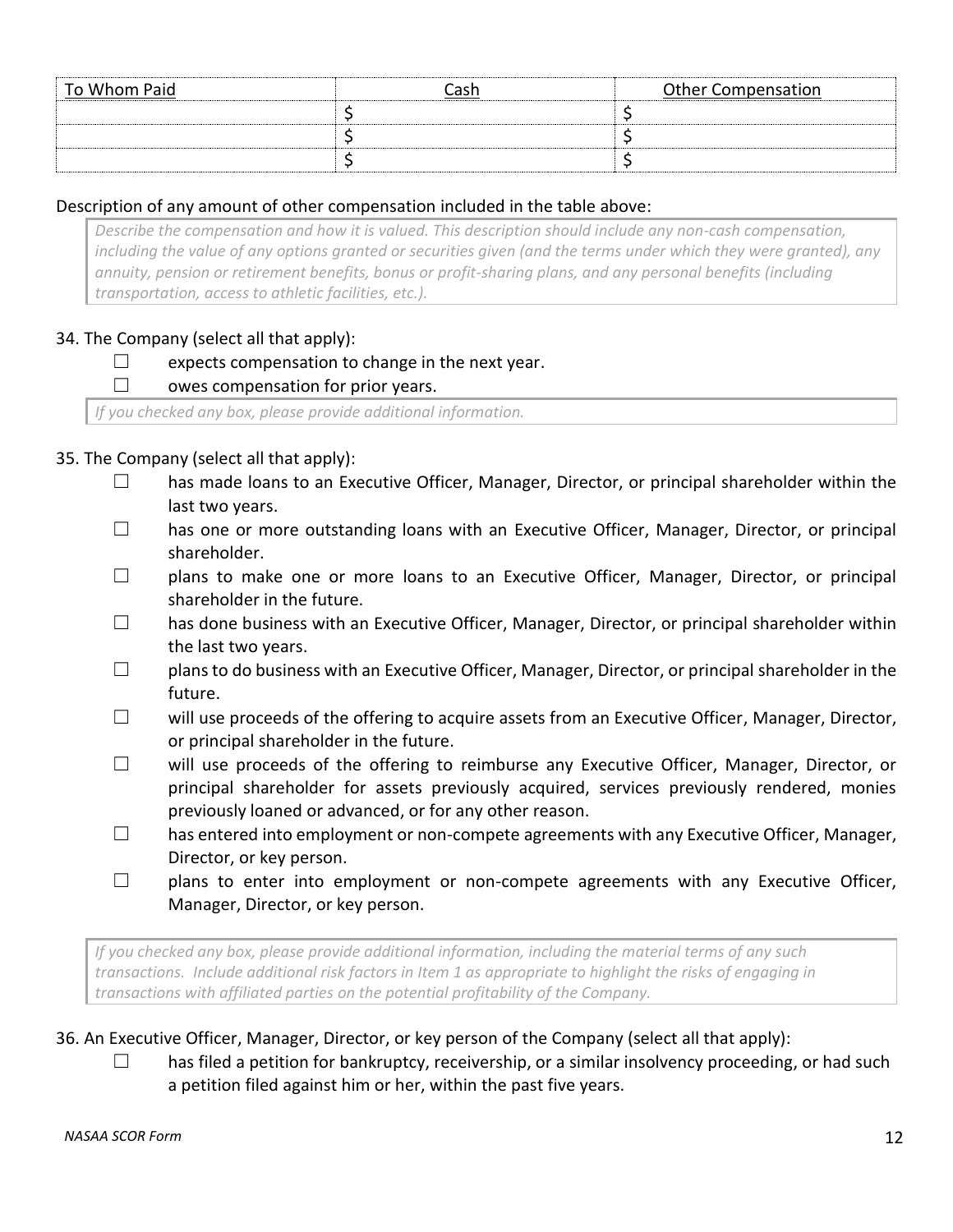$\Box$  has served as a manager, Executive Officer, or director for any business entity that was the subject of a petition for bankruptcy, receivership, or similar insolvency proceeding within the past five years.

 $\Box$  none of the above.

*Provide details regarding any insolvency proceedings, including the court where filed, date filed, and current status.*

# **OTHER RELEVANT INFORMATION**

# **Litigation**

37. The Company (select all that apply):

- □ has been involved in litigation or subject to administrative action in the last 5 years that has had a material effect upon the Company's business, financial condition, or operations.
- $\Box$  has pending litigation or administrative action that may have a material effect upon the Company's business, financial condition, or operations.
- $\square$  is currently threatened by litigation or administrative action that may have a material effect upon the Company's business, financial condition, or operations.
- ☐ none of the above.

*Disclose any litigation that is likely to have a material effect on the Company. Disclosure includes information not only about present pending litigation, but also includes past concluded litigation, and future unasserted claims of which the Company is aware. Disclosure is not limited to actions in which the Company is a party, but also includes separate litigation filed against the Company's officers, directors, managers, or key persons if the litigation is likely to have a material effect on the Company.* 

*To fully respond to this Item, you should include the name of the court where the proceeding is pending, a description of the facts underlying the claim and the relief sought.* 

# **Certain Legal Proceedings**

Please answer the questions in this section with respect to the following persons associated with the Company:

- The Company, its predecessors, and affiliates
- All executive officers, other officers participating in the offering, directors, general partners, or managers of the Company
- All beneficial owners of 20% or more of any class of the Company's equity securities
- All promoters presently connected with the Company in any capacity
- Any selling agent, or any executive officer or other officer participating in the offering, director, or partner of such selling agent
- 38. Have any of the above-listed persons,within the last five years, filed an application for registration which is the subject of a currently effective registration stop order entered pursuant to any domestic or foreign securities law? □ Yes □ No

*If yes, explain in detail.*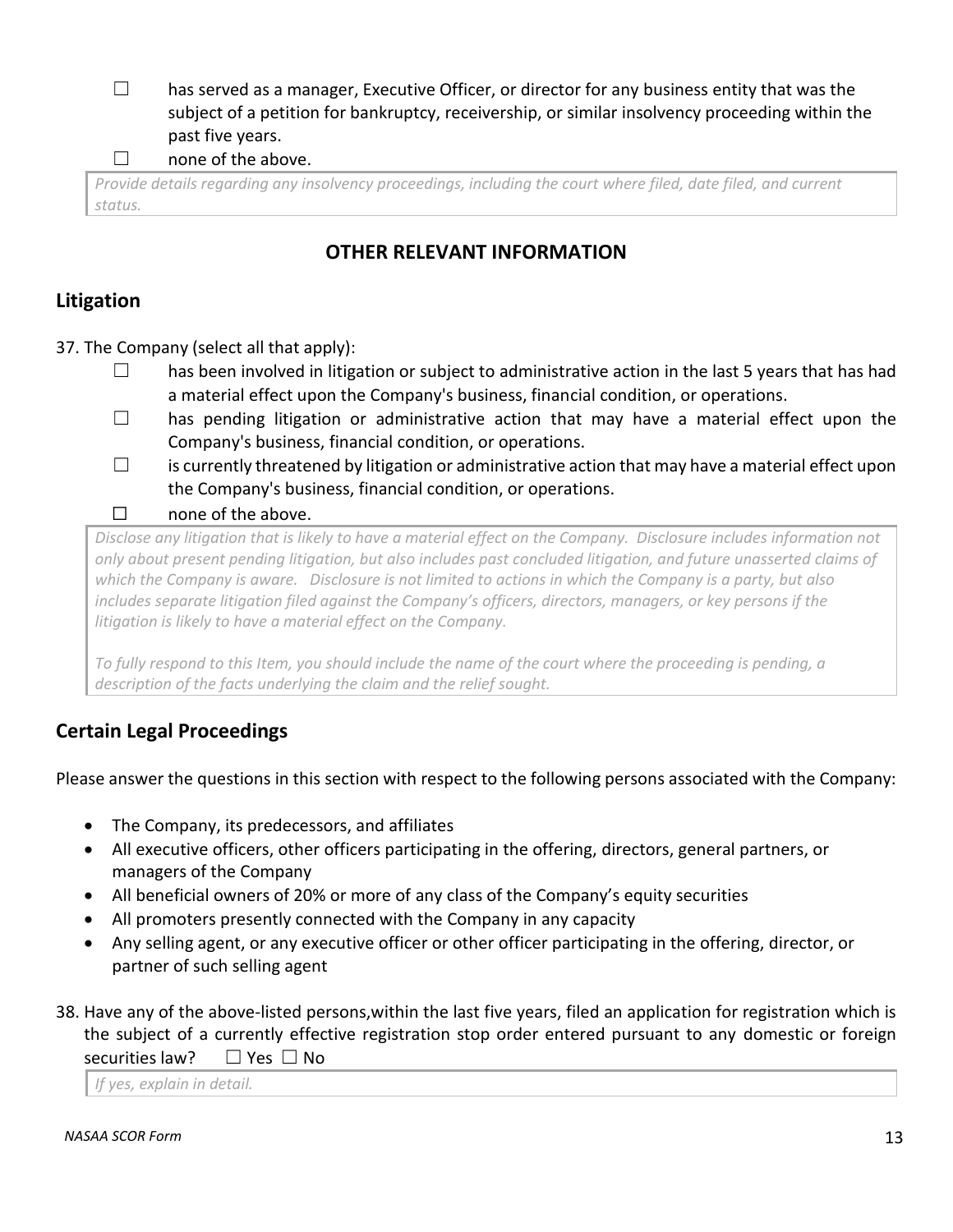39. Have any of the above-listed persons, within the last ten years, been convicted in the United States or in any foreign jurisdiction of any felony or misdemeanor in connection with the offer, purchase, or sale of any security or any felony involving fraud or deceit, including but not limited to forgery, embezzlement, obtaining money under false pretenses, larceny, or conspiracy to defraud?  $\Box$  Yes  $\Box$  No

*If yes, explain in detail.*

40. Are any of the above-listed persons subject to court-imposed sanctions in the United States or in any foreign jurisdiction within the last five years due to a conviction on state, federal or international criminal charges for tax evasion or tax fraud, or subject to any of the following in connection with such conviction: tax liens; court-ordered judgments; wage garnishments; bank levies; or treasury or refund offsets?  $□$  Yes  $□$  No

*If yes, explain in detail.*

- 41. Are any of the above-listed persons currently subject to any order, judgment, or decree of any court of competent jurisdiction, entered within the last five years in the United States or any foreign jurisdiction, temporarily, preliminarily, or permanently restraining or enjoining such party from engaging in or continuing any conduct or practice:
	- o In connection with the purchase or sale of any security;
	- $\circ$  Involving the making of any false filing with any state or the Securities and Exchange Commission; or
	- $\circ$  Arising out of the conduct of the business of an underwriter, broker, dealer, municipal securities dealer, investment adviser, or paid solicitor of purchasers of securities?

☐ Yes ☐ No

*If yes, explain in detail.*

- 42. Are any of the above-listed persons subject to an order of a state securities commission (or an agency or officer performing like functions); a state authority that supervises or examines banks, savings associations, or credit unions; a state insurance commission (or an agency or officer performing like functions); an appropriate federal banking agency; the U.S. Commodity Futures Trading Commission; the National Credit Union Administration; or any similar foreign regulatory authority that:
	- 1. At the time of application, bars the person from:
		- a. Association with an entity regulated by such commission, authority, agency, or officer;
		- b. Engaging in the business of securities, insurance or banking; or
		- c. Engaging in savings association or credit union activities; or
	- 2. Constitutes a final order based on a violation of any law or regulation that prohibits fraudulent, manipulative, or deceptive conduct entered within ten years of the application? ☐ Yes ☐ No

*If yes, explain in detail.*

43. Are any of the above-listed persons subject to any state administrative enforcement order, order of the Securities and Exchange Commission, or of a foreign jurisdiction that, at the time of application: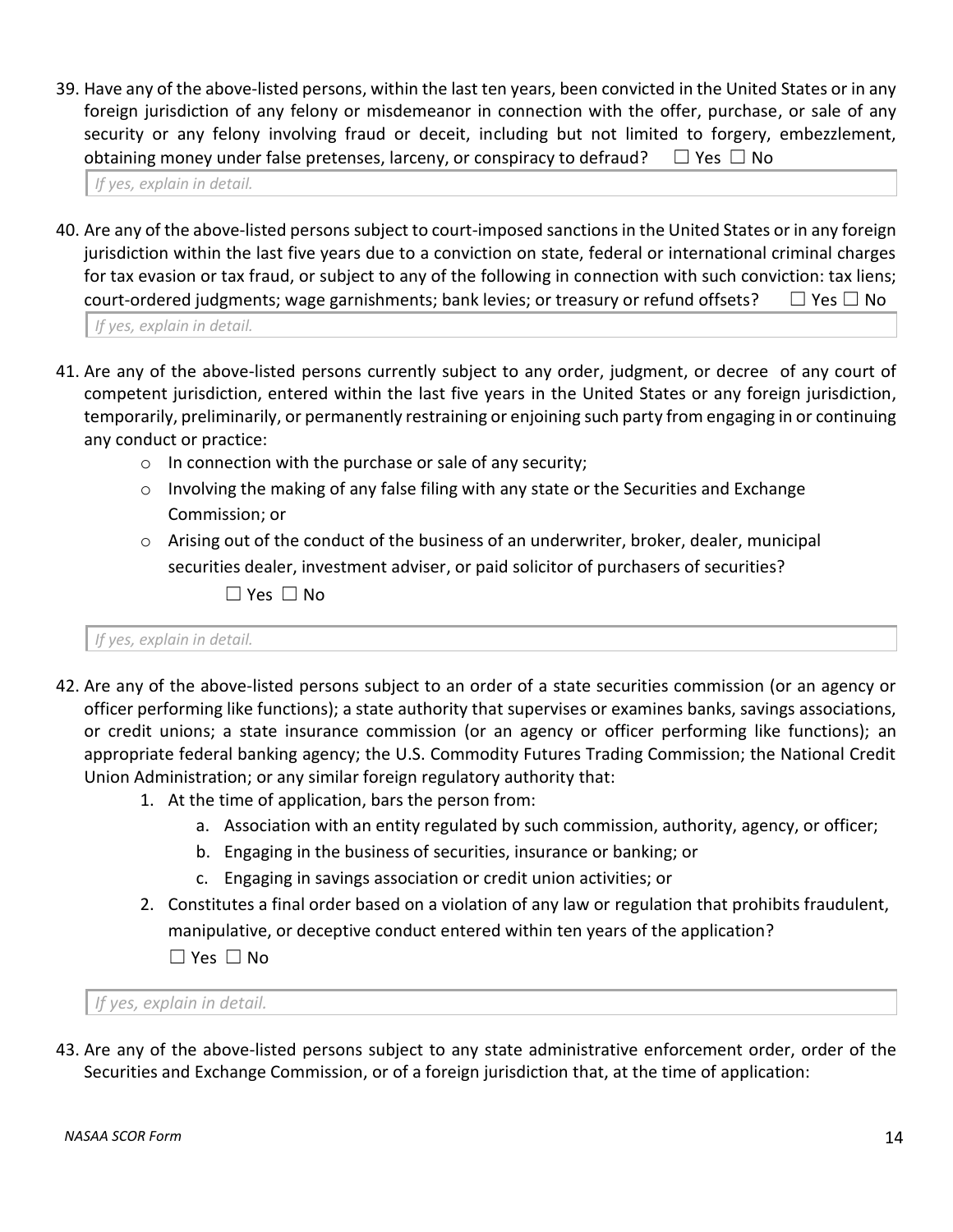- 1. Suspends or revokes such person's registration as a broker, dealer, municipal securities dealer or investment adviser;
- 2. Places limitations on the activities, functions or operations of such person;
- 3. Bars such person from being associated with any entity or from participating in the offering of any penny stock?  $□$  Yes  $□$  No

*If yes, explain in detail.*

- 44. Are any of the above-listed persons subject to any order of the Securities and Exchange Commission or similar foreign regulatory authority, entered within five years of application that, at the time of such application, orders the person to cease and desist from committing or causing a violation or future violation of:
	- 1. Any scienter-based anti-fraud provision of the federal securities laws of the United States or any foreign jurisdiction, including without limitation section 17(a)(1) of the Securities Act of 1933 (15 U.S.C 77q(a)(1)), section 10(b) of the Securities Exchange Act of 1934 (15 U.S.C. 78j(b)) and 17 CFR 240.10b-5, section  $15(c)(1)$  of the Securities Exchange Act of 1934 (15 U.S.C. 78*o*(c)(1) and section 206(l) of the Investment Advisers Act of 1940 (15 U.S.C. 80b-6(1)), or any other rule or regulation thereunder; or
	- 2. Any securities registration or prospectus requirements in the United States or any foreign jurisdiction, including without limitation section 5 of the Securities Act of 1933 (15 U.S.C. 77e)? ☐ Yes ☐ No

*If yes, explain in detail.*

45. Are any of the above-listed persons suspended or expelled from membership in, or suspended or barred from association with a member of, a registered national securities exchange or a registered national or affiliated securities association in the United States or any foreign jurisdiction for any act or omission to act constituting conduct inconsistent with just and equitable principles of trade?  $\Box$  Yes  $\Box$  No

*If yes, explain in detail.*

46. Have any of the above-listed persons filed (as a registrant or issuer), or been named as an underwriter in, any registration statement or Regulation A offering statement filed with the Securities and Exchange Commission, state securities commission (or an agency performing like functions), or similar foreign regulatory authority that, within five years before application, was the subject of a refusal order, stop order or order suspending the Regulation A exemption, or is, at the time of application, the subject of an investigation or proceeding to determine whether a stop order or suspension should be issued?

☐ Yes ☐ No

*If yes, explain in detail.*

47. Are any of the above-listed persons subject to a United States Postal Service false representation order entered within five years before application, or, at the time of such application, subject to a temporary restraining order or preliminary injunction with respect to conduct alleged by the United States Postal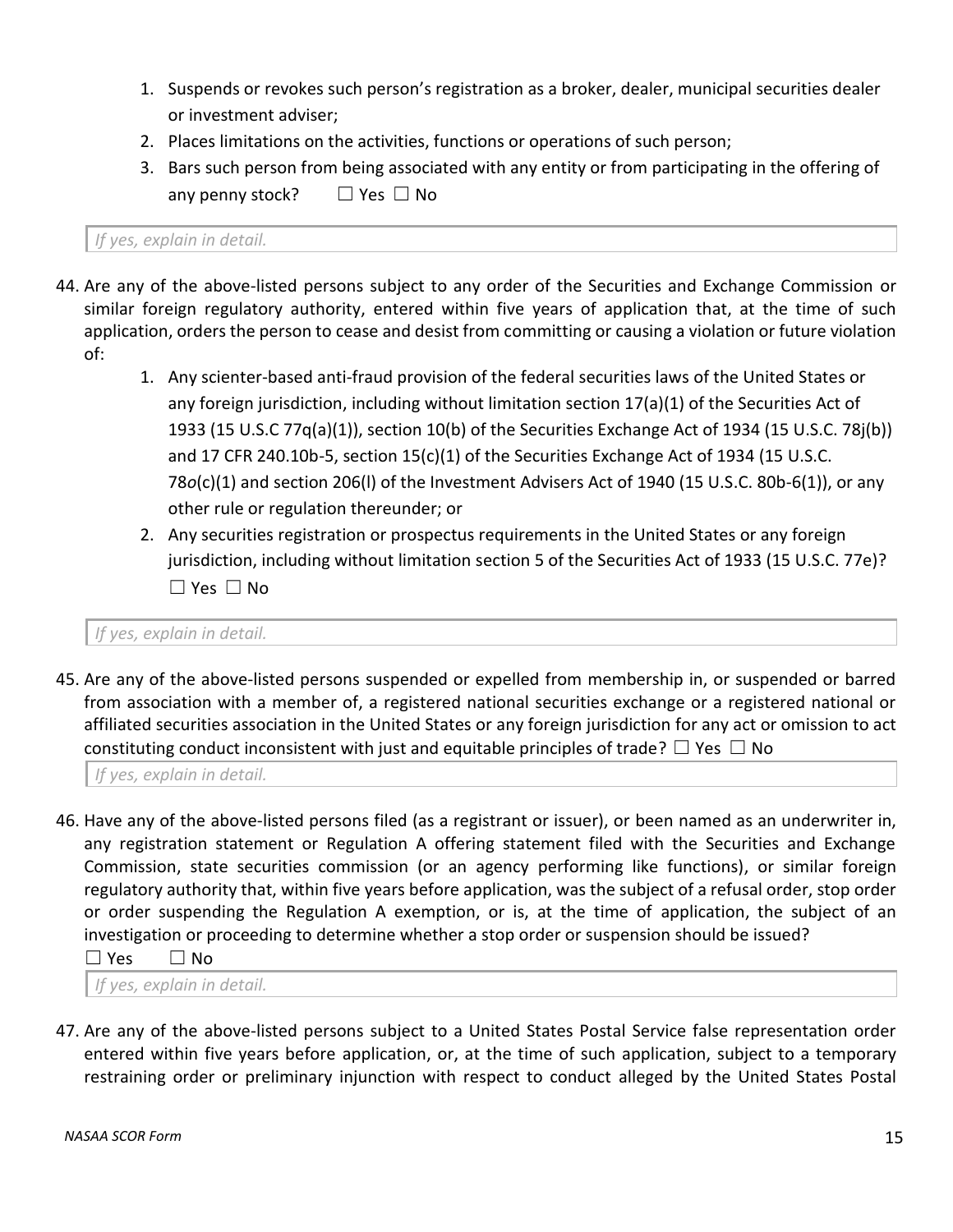Service to constitute a scheme or device for obtaining money or property through the mail by means of false representations? □ Yes □ No

*If yes, explain in detail.*

48. Have any of the above-listed persons been found to have violated any other law governing or regulating any aspect of the business of securities or banking or, within the past five years, been the subject of an action of a securities regulator denying, revoking, or suspending the right to engage in the business of securities as a broker-dealer, agent, or investment adviser or been the subject of an action of any securities exchange or self-regulatory organization operating under the authority of the securities regulator suspending or expelling such person from membership in such exchange or self-regulatory organization in the United States or any foreign jurisdiction?

☐ Yes ☐ No

*If yes, explain in detail.*

## **Other Material Factors**

49. Describe any other material factors that will or could affect the Company or its business or which are necessary to make any other information in this Disclosure Document not misleading or incomplete.

*This section is a "catch all." Items in this Disclosure Document do not cover all industries and types of businesses. You may find it necessary to add material disclosure under this Item that is not covered elsewhere. If there is nothing further to include, please include an affirmative statement explaining there is no further information to be disclosed.*

*Any material misstatements or omissions may subject the Company, its officers, directors, managers, or promoters to liability for securities fraud.*

## **Financial Statements**

50. Attach the Company's financial statements for the most recently completed fiscal year, plus interim financial statements if the Company's fiscal year ended more than 120 days from the date of the filing of this document. The Company's Chief Executive Officer and Chief Financial Officer must cerify that the financial statements are true and complete in all material respects. If the aggregate offering amount is more than \$500,000 but less than \$1 million, the annual financial statements must be compiled by an independent cerfified public accountant. If the aggregate offering amount is more than \$1 million but not more than \$2 million, the annual financial statements must be reviewed by an independent certified public accountant. For offerings of more than \$2 million, the annual financial statements must be audited. All financial statements must be prepared in accordance with U.S. GAAP, complete with appropriate footnote disclosure. If you do not have experience preparing financial statements in accordance with U.S. GAAP, you may want to obtain a compilation or review of your financial statements from a certified public accountant.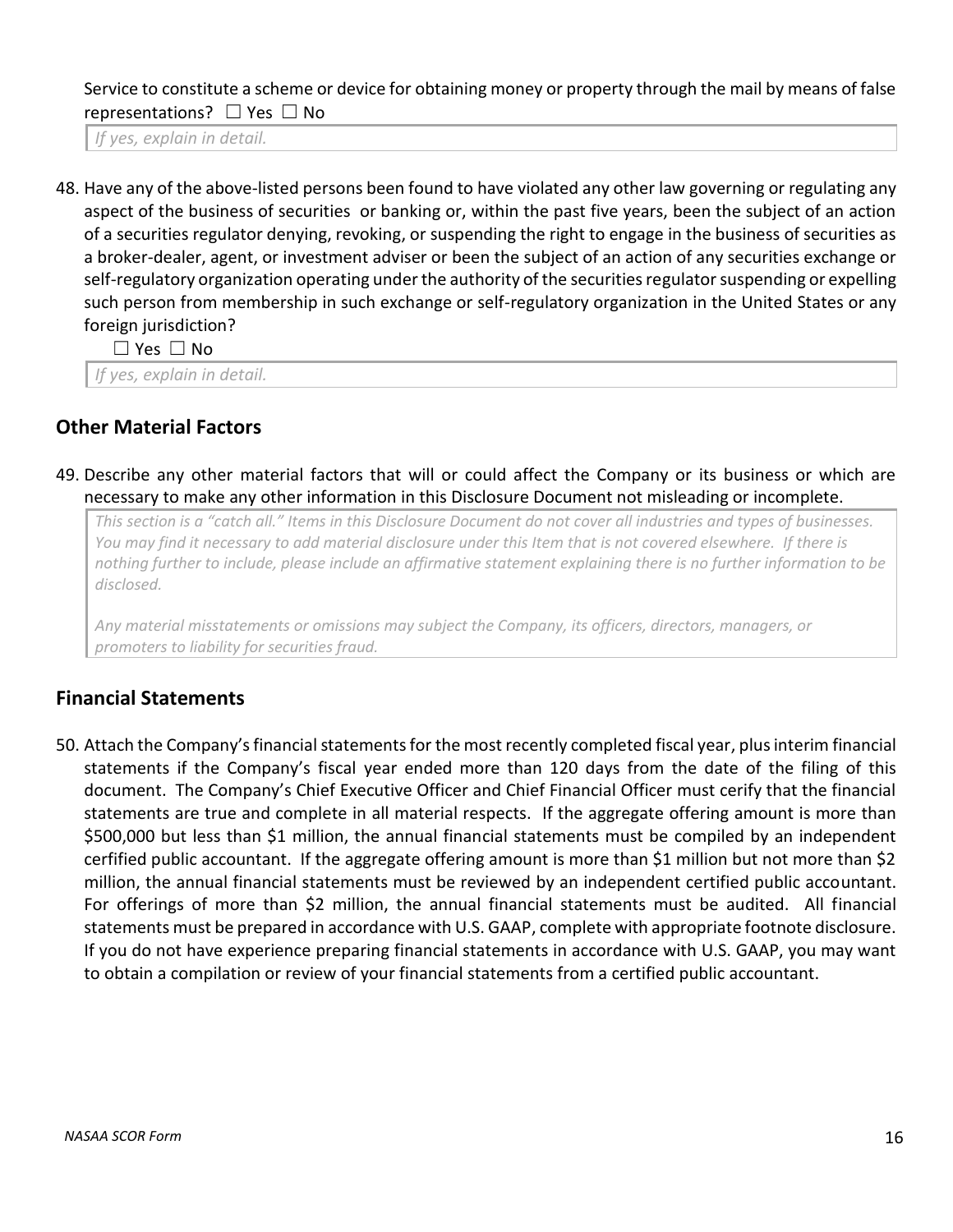## **COMPANY'S CERTIFICATIONS AND SIGNATURE**

The Company's executive officers, directors, and/or managers must sign this Disclosure Document. When they sign this Disclosure Document, they represent that they have diligently attempted to confirm the accuracy and completeness of the information in the Document. Failure to disclose material risks and other information may subject the Company, its officers, directors, and/or managers to liability for securities fraud.

When the Chief Financial Officer or Manager signs this Disclosure Document, he or she represents that the financial statements in the Document have been prepared in accordance with United States Generally Accepted Accounting Principles which have been consistently applied, except where explained in the notes to the financial statements and represents that the financial statements fairly state the Company's financial position and results of operations, or receipts and disbursements, as of the dates and period(s) indicated. He or she also represents that year-end figures include all adjustments necessary for a fair presentation under the circumstances.

The Company must submit all advertising and marketing materials to the state for review prior to use. Any advertisement must include or be accompanied by a disclaimer explaining (1) the advertisement does not constitute an offer to sell nor a solicitation of an offer to buy securities, (2) that securities are offered through the SCOR Form only, and (3) an investment in the Company is risky and investors should read the SCOR Form in its entirety before investing.

The Company must amend and resubmit the SCOR Form whenever there is a material change to the information contained herein. Amendments must be filed as soon as reasonably possible, and in any case, before the further offer and sale of securities under the SCOR Form.

Commissions, fees, or other remuneration for soliciting any prospective purchaser in connection with the offering in the state may only be paid to persons who, if required to be registered or licensed, the Company believes, and has reason to believe, are appropriately registered or licensed in the state.

The Company hereby irrevocably appoints the Securities Administrator or other legally designated officer of the jurisdiction(s) in which this notice is filed as its agent for service of process upon whom may be served any notice, process or pleading in any action or proceeding against it arising out of, or in connection with, the sale of securities and the undersigned does hereby consent that any such action or proceeding against it may be commenced in any court of competent jurisdiction and proper venue within the jurisdiction in which this notice is filed by service of process upon the officers so designated with the same effect as if the undersigned was organized or created under the laws of that jurisdiction and have been served lawfully with process in that jurisdiction. It is requested that a copy of any notice, process, or pleading served hereunder be mailed to:

Name

Address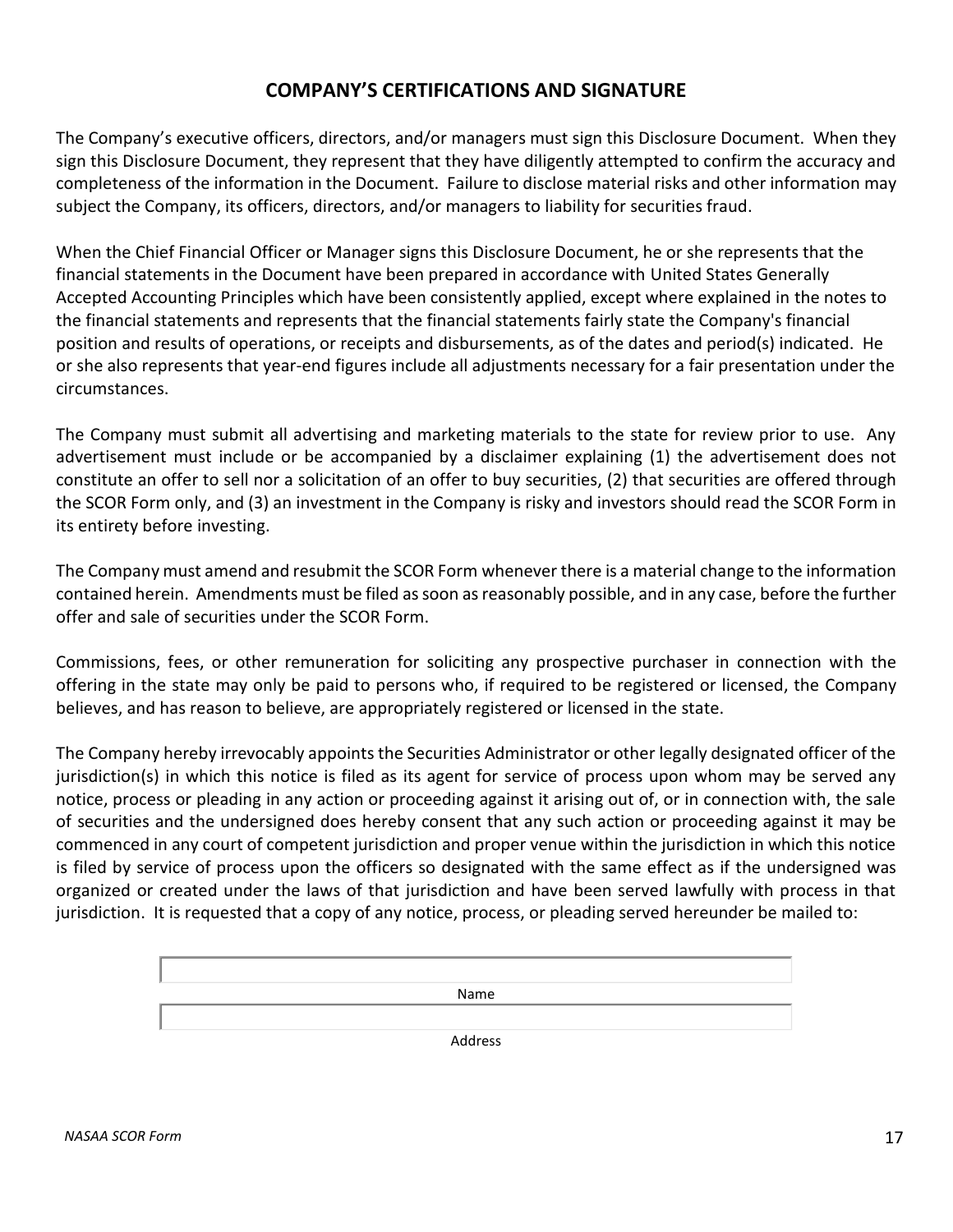Chief Executive Officer/President/Managing Member Name of Signer (Print) Title **Date** Chief Financial Executive Officer/Manager Name of Signer (Print) Title **Date** Director **Name of Signer (Print)** Director **Name of Signer (Print)** Director **Name of Signer (Print)** Director **Name of Signer (Print)** Director **Name of Signer (Print)** Director **Name of Signer (Print)** 

Director **Name of Signer (Print)**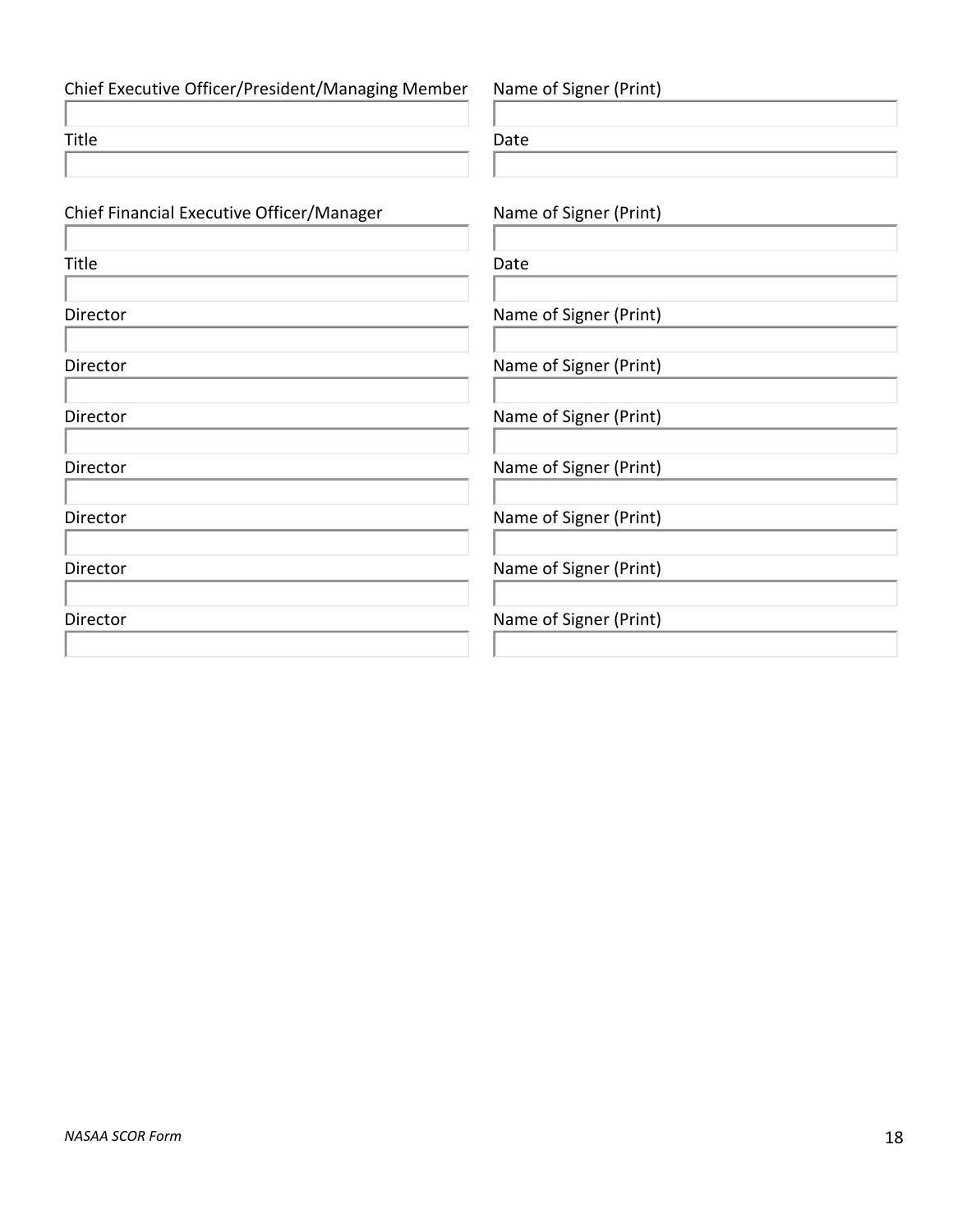# **LIST OF EXHIBITS**

*Exhibit A - Financial Statements*

*Exhibit B - Articles of Organization*

*Exhibit C - Company Bylaws*

*Exhibit D – Escrow Agreement*

*(Insert Reference to Exhibit E)*

*(Insert Reference to Exhibit F)*

*(Insert Reference to Exhibit G)*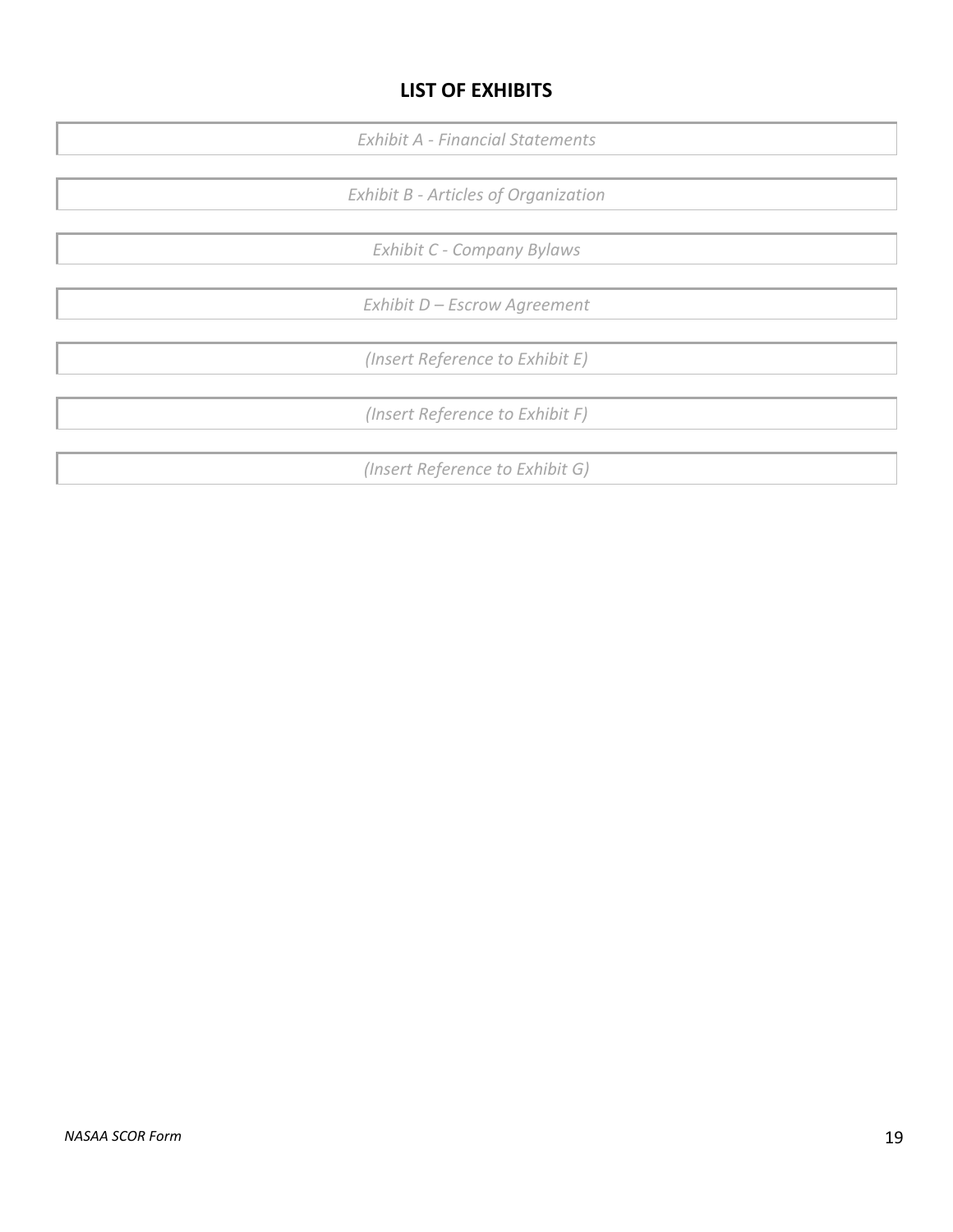# **FINAL REPORT OF SALES**

*(Exact name of Company as set forth in the organizational documents).*

*(Insert the names of any DBAs, if applicable)*

The Company named above completed a SCOR offering in the jurisdictions checked below.

The offering began on  $\vert$  Click to select date.  $\vert$  and ended on:

Click to select date.  $\vert$  and ended on:  $\vert$  Click to select date.

The Company sold securities in the SCOR offering to the number of investors and in the amounts indicated for each jurisdiction in the table below.

| <b>Jurisdiction</b>         | <b>Number of</b><br><b>Investors</b> | Amount (\$) | <b>Jurisdiction</b>        | <b>Number of</b><br><b>Investors</b> | Amount (\$) |
|-----------------------------|--------------------------------------|-------------|----------------------------|--------------------------------------|-------------|
| $\Box$ Alabama              |                                      |             | $\Box$ Montana             |                                      |             |
| $\Box$ Alaska               |                                      |             | $\Box$ Nebraska            |                                      |             |
| $\Box$ Arizona              |                                      |             | $\Box$ Nevada              |                                      |             |
| $\Box$ Arkansas             |                                      |             | $\Box$ New Hampshire       |                                      |             |
| $\Box$ California           |                                      |             | $\Box$ New Jersey          |                                      |             |
| $\Box$ Colorado             |                                      |             | $\Box$ New Mexico          |                                      |             |
| $\Box$ Connecticut          |                                      |             | $\Box$ New York            |                                      |             |
| $\Box$ Delaware             |                                      |             | $\Box$ North Carolina      |                                      |             |
| $\Box$ District of Columbia |                                      |             | □ North Dakota             |                                      |             |
| $\Box$ Florida              |                                      |             | $\Box$ Ohio                |                                      |             |
| $\Box$ Georgia              |                                      |             | $\Box$ Oklahoma            |                                      |             |
| $\Box$ Guam                 |                                      |             | $\Box$ Oregon              |                                      |             |
| $\Box$ Hawaii               |                                      |             | $\Box$ Pennsylvania        |                                      |             |
| $\Box$ Idaho                |                                      |             | $\Box$ Puerto Rico         |                                      |             |
| $\Box$ Illinois             |                                      |             | $\Box$ Rhode Island        |                                      |             |
| $\Box$ Indiana              |                                      |             | $\Box$ South Carolina      |                                      |             |
| $\Box$ Iowa                 |                                      |             | $\Box$ South               |                                      |             |
| $\Box$ Kansas               |                                      |             | $\Box$ Tennessee           |                                      |             |
| $\Box$ Kentucky             |                                      |             | $\Box$ Texas               |                                      |             |
| $\Box$ Louisiana            |                                      |             | $\Box$ Utah                |                                      |             |
| $\Box$ Maine                |                                      |             | $\Box$ U.S. Virgin Islands |                                      |             |
| $\Box$ Maryland             |                                      |             | $\Box$ Vermont             |                                      |             |
| $\Box$ Massachusetts        |                                      |             | $\Box$ Virginia            |                                      |             |
| $\Box$ Michigan             |                                      |             | $\Box$ Washington          |                                      |             |